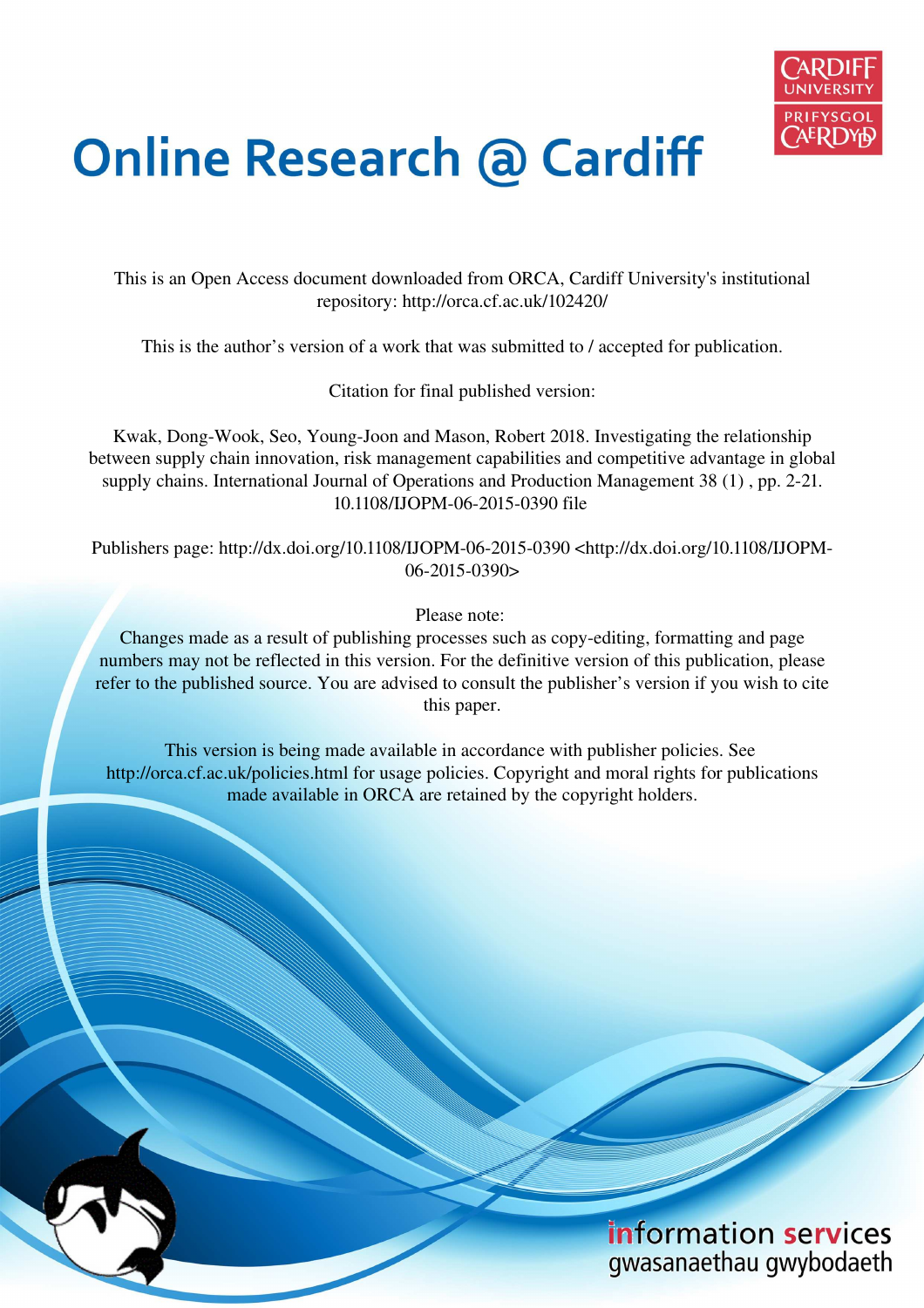# **Investigating the relationship between supply chain innovation, risk management capabilities and competitive advantage in global supply chains**

#### **Dong-Wook Kwak**

Coventry University, United Kingdom

#### **Young-Joon Seo**

Kyungpook National University, South Korea

# **Robert Mason**

Cardiff University, United Kingdom

# **Structured Abstract:**

**Purpose**- This study aims to propose and validate a theoretical model to investigate whether supply chain innovation positively affects risk management capabilities, such as robustness and resilience in global supply chain operations, and to examine how these capabilities may improve competitive advantage.

**Design/methodology/approach**- A theoretical model was developed from extant studies and assessed through the development of a large-scale questionnaire survey conducted with South Korean manufacturers and logistics intermediaries involved in global supply chain operations. The data were analysed using confirmatory factor analysis (CFA) and structural equation modelling (SEM) to validate the suggested model.

**Findings**- It was found that innovative supply chains have a discernible positive influence on all dimensions of risk management capability, which in turn has a significant impact on enhancing competitive advantage. Therefore, this work provides evidence for the importance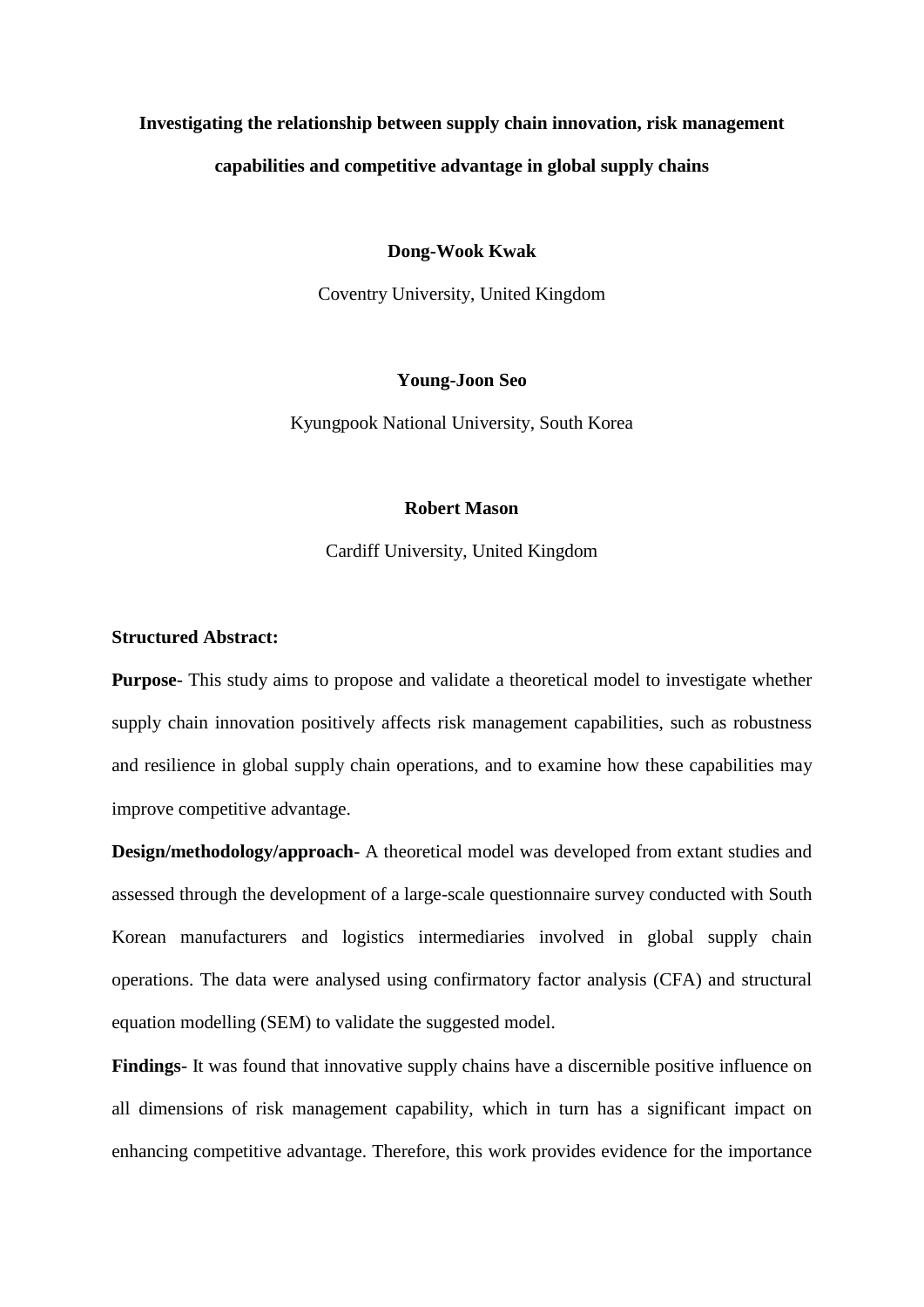of supply chain innovation and risk management capability in supporting competitive advantage.

**Research limitations/implications**- This study contributes to providing an empirical understanding of the strategic retention of supply chain innovation and risk management capabilities in the supply chain management (SCM) discipline. Further, it confirms and expands existing theories about innovation and competitive advantage.

**Practical implications**- The finding provides firm grounds for managerial decisions on investment in technology innovation and process innovation.

**Originality/value**- This research is the first of its kind to empirically validate the relationships between supply chain innovation, risk management capabilities and competitive advantage.

**Keywords**: Supply Chain Innovation, Robustness, Resilience, Competitive Advantage, Supply Chain Risk Management.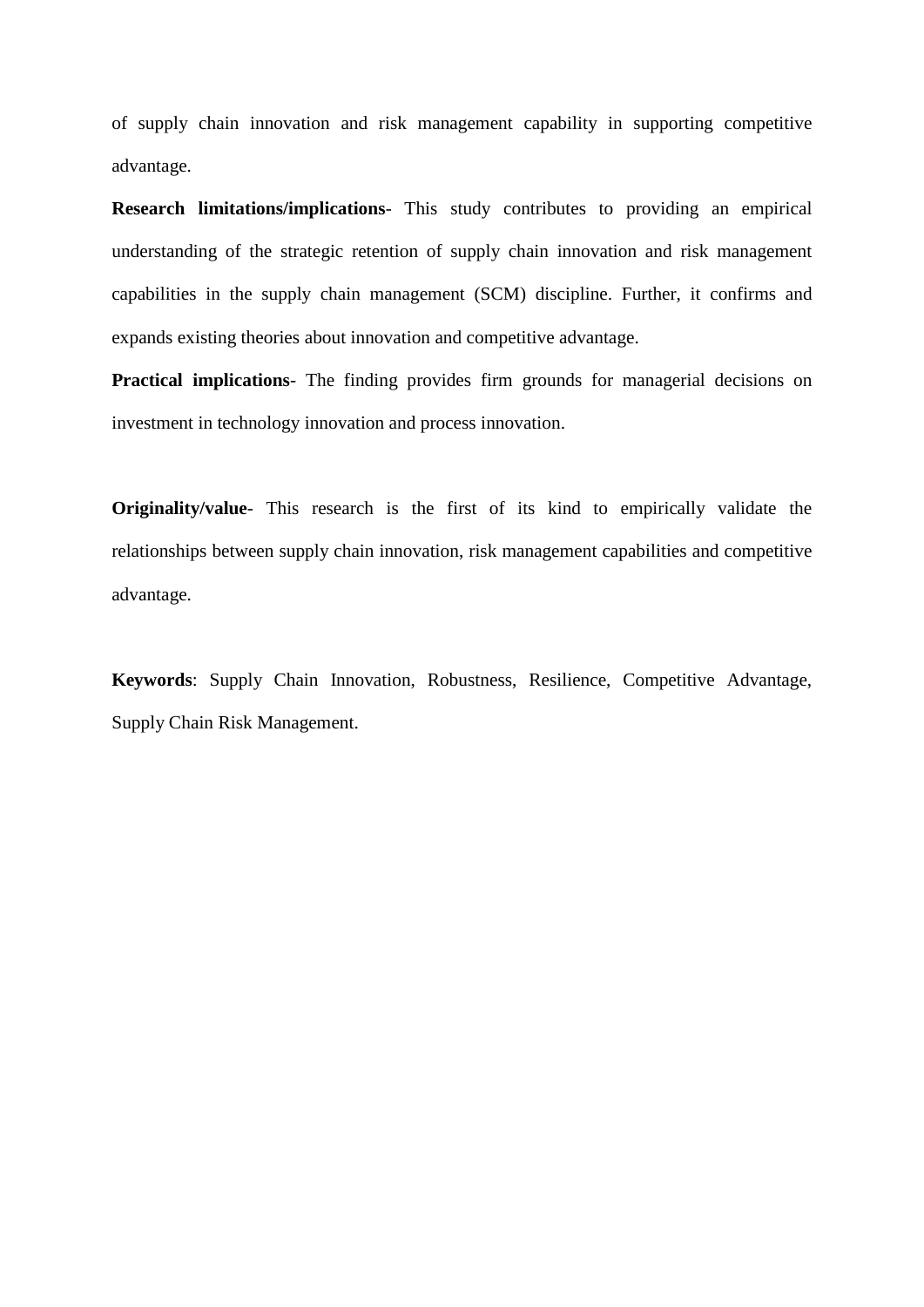#### **1. Introduction**

Effective supply chain (SC) risk management has become a major strategic requisite of global SCs (Ritchie and Brindley, 2007). This tendency emanates from the fact that risks and uncertainties have been generated by contemporary strategies for SC efficiency, such as the exploitation of globalisation, inventory reduction, centralised distribution and production, supply base reduction, lean operation, and outsourcing (Revilla and Saenz, 2017; Rotaru *et al.*, 2014; Blackhurst *et al.,* 2011; Jüttner *et al.,* 2003). For instance, although the proliferation of global offshore manufacturing has given cost advantage and access to the rapidly growing markets for multinational corporations, greater risks and uncertainties are encountered along global SCs, such as transportation risks, exchange rate risks and cultural risks, due to the inherently more complex nature of global sourcing and international logistics (Prater *et al.*, 2001). Hence, the development of SC risk management has been a natural response in recognition of these increasing risks (Christopher and Lee, 2004).

It has been debated whether innovation is an enhancer or a reducer of business risks (Klein-Schmeink and Peisl, 2013). SC innovation is a complex process to generate information processing and new logistics services by utilising technology innovation and process innovation in order to offer solutions for customer requirements and identify new ways to better processes (Lee *et al.*, 2011). As such, it can not only improve operational capability, but also augment risk management capability by acting as a catalyst to facilitate numerous activities such as enhanced planning, monitoring, forecasting and purchasing in complex SC practices. Leading firms, such as Microsoft, Samsung and Apple, have strived to embed SC innovation into their practices and operations along the global SC. Also, global logistics firms, such as DHL, FedEx and UPS are trying to make innovative improvement in logistics related capabilities (Golgeci and Ponomarov, 2013) as is Panalpina. This is attributed to the fact that the firms or SCs that have a higher level of innovation are considered, as early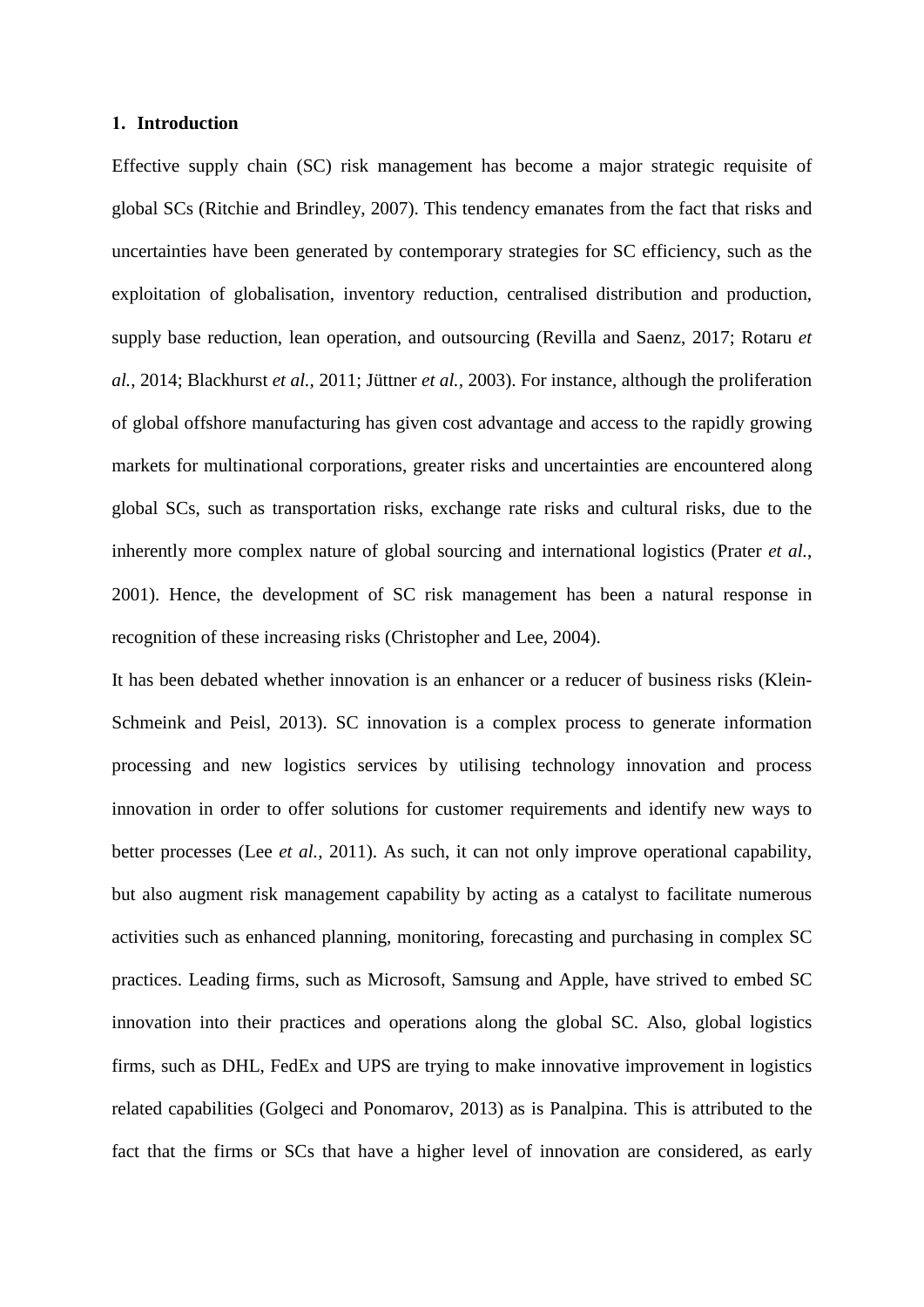adopters, to be more technically sophisticated, better at risk-taking and more integrated with SC partners. This means that they can more successfully reduce risks, disruptions and uncertainties by having more of a focus on developing risk management capability than later adopters (Tidd, 2010).

SC risk management has been rigorously studied by researchers, particularly over the last two decades, and some studies have attempted to examine the antecedents and consequences of robust and resilient SCs (Ambulkar *et al.*, 2015; Durach *et al.*, 2015; Hohenstein *et al.*, 2015; Golgeci and Ponomarov, 2013; Colicchia and Strozzi, 2012; Thun and Hoenig, 2011; Christopher and Peck, 2004). Despite the importance and intuitive association of both risk management capability and competitive advantage as competitive traits, this relationship has not been empirically addressed by existing studies. In addition, the relationships between SC innovation, risk management capability and competitive advantage have not been revealed in an integrative manner. Notably, the examination of this link would provide worthwhile insights that can uncover the Klein-Schmeink and Peisl (2013)'s conceptual proposition that SC innovation might cause risks but also bring about opportunities. Besides, although Ageron *et al.* (2013) presented innovative SC practices with an exploratory study, they called for further research of SC innovation consequences through the production of a more comprehensive framework.

To bridge this research gap, therefore, this study proposes a theoretical model to investigate how SC innovation may affect risk management capabilities and in turn how risk management capability may improve competitive advantage. Accordingly, this study attempts to answer two research questions: "Does SC innovation generate a positive impact on risk management capabilities?" and "Do risk management capabilities affect competitive advantage?" The research aims to contribute to providing new insights for managers in the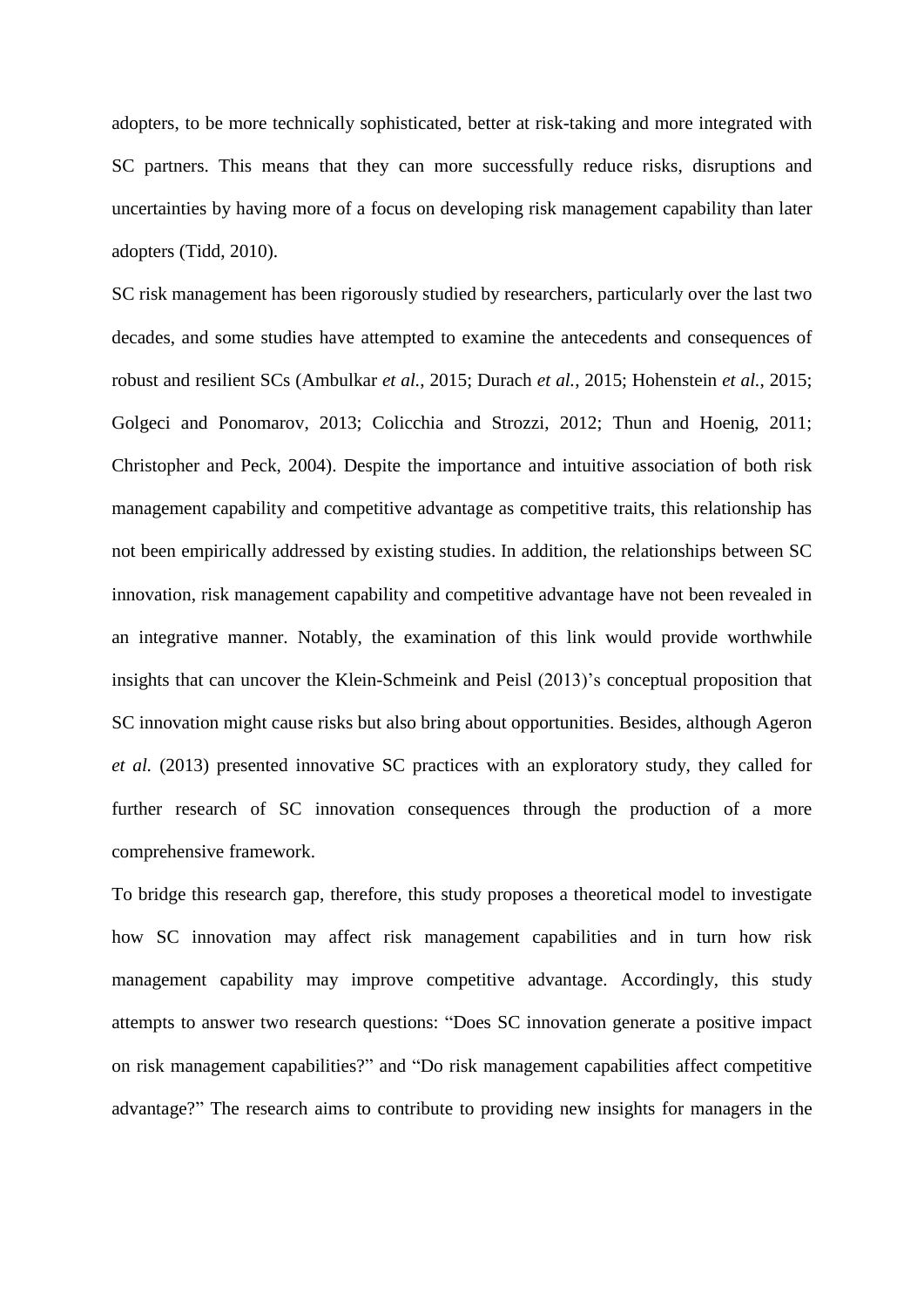above associations, through a large-scale survey based study which provides empirical evidence that has been scarce in SC risk management field.

The next section reviews relevant literature, and proposes four research hypotheses. The third section outlines the research methodology applied in this research. The results of data analysis are shown in section four. Section five discusses theoretical and managerial implications before the final section displays limitations and suggests future research.

#### **2. Theoretical background and hypotheses**

This study aims to validate whether SC innovation has a positive influence on building risk management capabilities, and in turn on a firm's competitive advantage. The hypothesis model of this research was developed based on Grant's model (1991), considering the influences of resources (SC innovation) on capabilities (SC risk management capabilities) and, in turn, the impacts of capabilities on competitive advantage. This resource-based theory emphasises the useful resources and competencies of a firm as a main driver of competitive advantage (Barney, 1991). Firms' resources here do not just include tangible physical, monetary and human resources (Ansoff, 1965), but also encompass intangible organisational skills and knowledge as well as technical know-how (Hofer and Schendel, 1978). However, Grant (1991) underlined the distinction between resources and capabilities, arguing that resources build up firms' capabilities whilst capabilities are the direct sources of competitive advantage. The concept of capabilities has evolved to dynamic capabilities that can be defined as the ability to adapt to rapidly changing environments by integrating and redesigning internal and external competencies (Teece *et al.*, 1997), which share great similarities with robustness and resilience capabilities in SC research.

The research builds on a range of extant studies that have also empirically scrutinised the antecedents and consequences of risk management (Table I), although with a different focus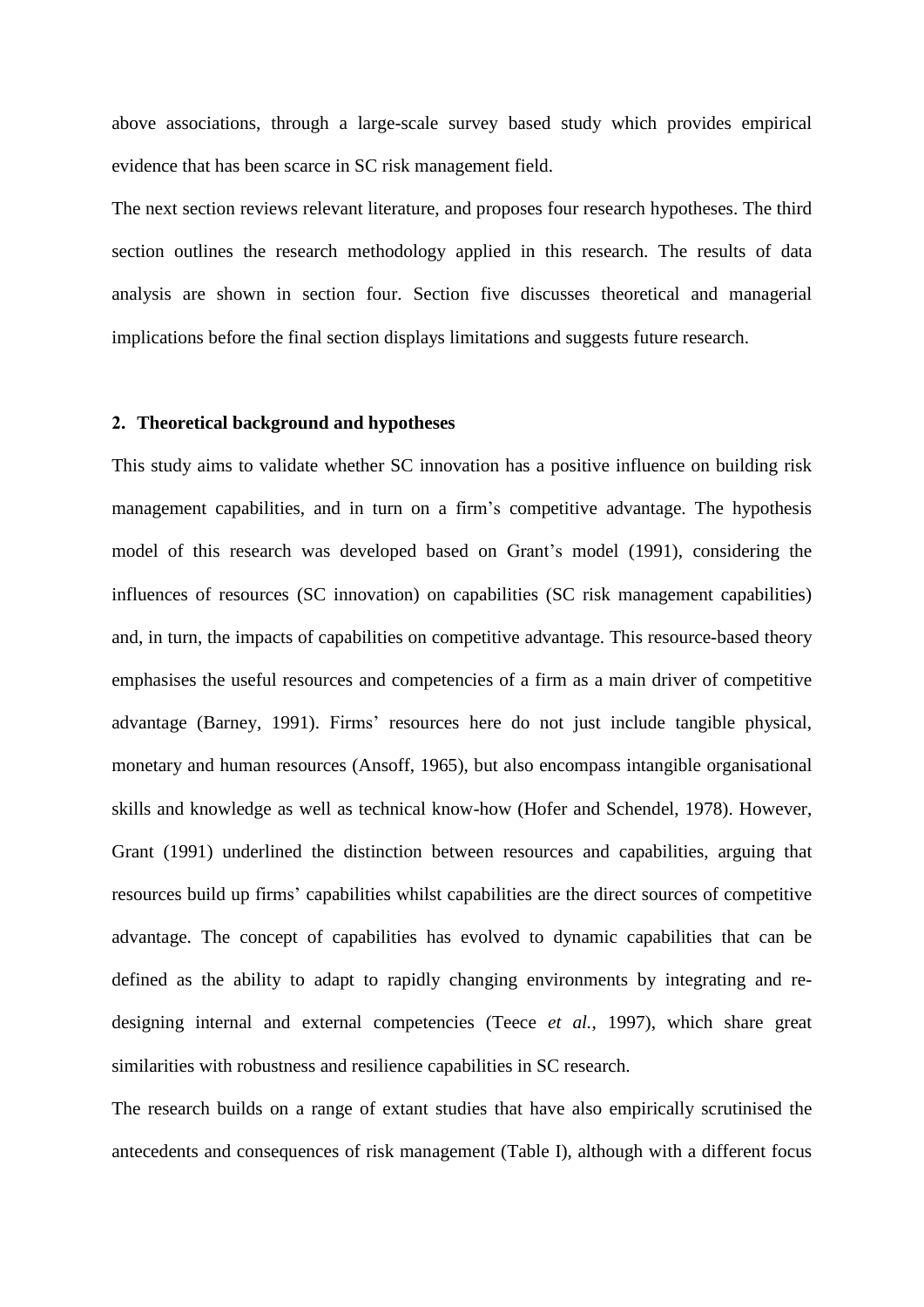from this study. As for the antecedents, Bode *et al.* (2011) argued that SC disruption orientation, impact of SC disruption, dependence, trust and prior experience can affect the level of organisational responses to disruptions. More recently, Ambulkar *et al.* (2015) examined factors that affect development of firm resilience to supply chain disruptions. They assumed that various factors such as SC disruption orientation and resource reconfiguration are the key antecedents of firm resilience. When it comes to the consequences, researchers have used performance as the key variable, although measurement items were not consistent (Wieland and Wallenburg, 2012; Thun and Hoenig, 2011).

### *<insert Table I around here>*

Despite the considerable number of studies which have examined the antecedents and consequences of SC risk management, its relationships with SC innovation and competitive advantage have not captured researchers' interests. In addition, although some studies such as Colicchia and Strozzi (2012) and Sheffi and Rice (2005) examined the link between risk management and competitive advantage, this link has not been empirically tested. Given this research gap, this section reviews the literature related to SC innovation, risk management capabilities and competitive advantage, and then develops a hypothesis model which can encapsulate the relationships between these constructs.

#### *2.1 Supply chain innovation*

Innovation is necessary for firms to respond to rapid changes in products and services as well as customer's demand and problems (Kim *et al.*, 2015; Christopher, 2005). Generally, innovation occurs within processes, technologies, services, strategies and organisational structures (Rogers, 2003). Specifically, SC innovation involves technology-improved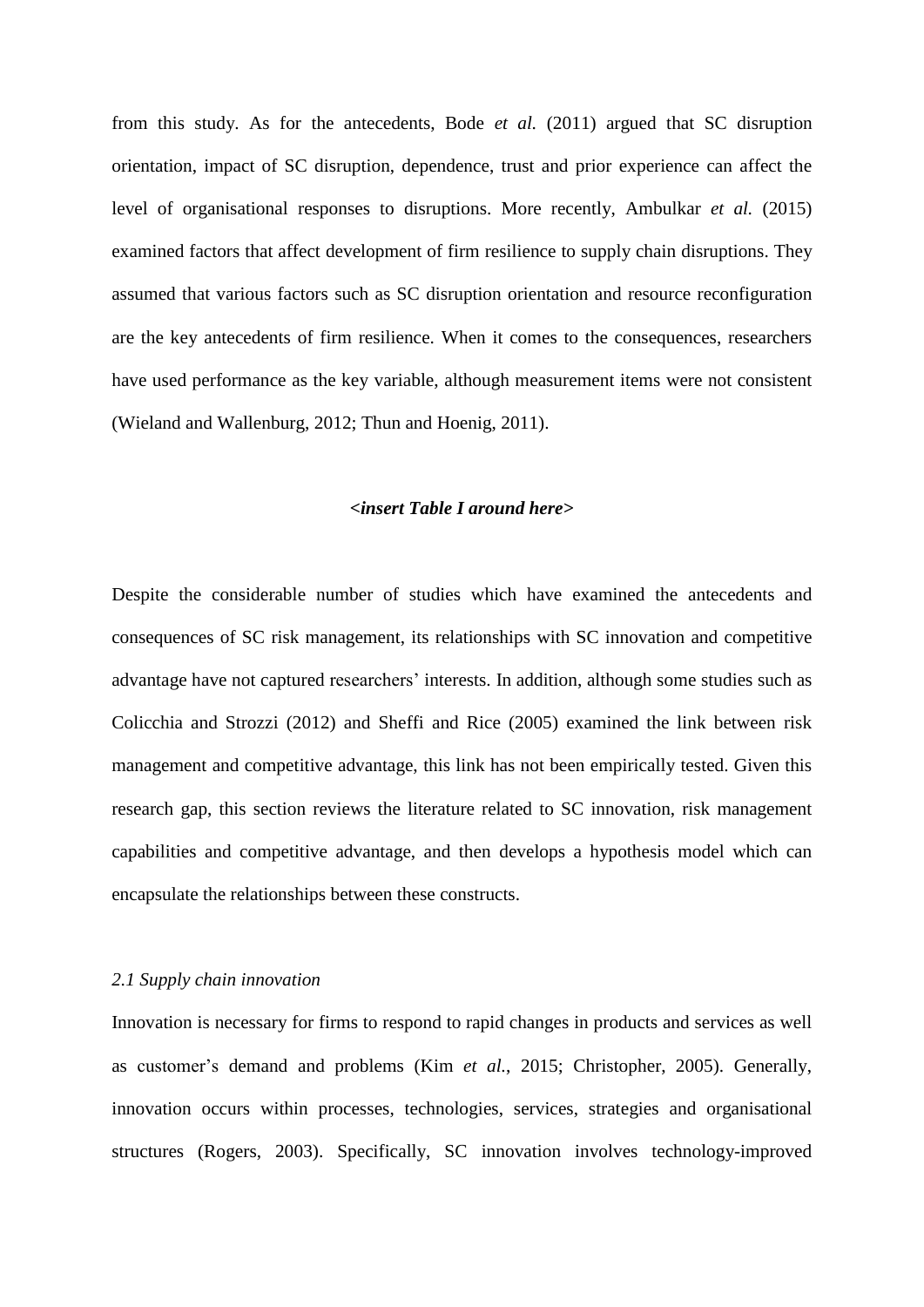processes and procedures in the outbound SC as well as changes in product, process or service that either enhances efficiency or improves final customer's satisfaction (Seo *et al.*, 2014; Roy *et al.*, 2004). For instance, the competitiveness of logistics firms increasingly relies on their ability to adopt innovations that add value to the shippers' bottom line (Wagner, 2008). SC innovation emphasises the demands of the marketplace which can lead to an enhancement of value propositions for downstream customers (Flint *et al.*, 2009). Panayides and So (2005, p. 192-193) noted that "as supply chain parties become more innovative in terms of adopting new processes, operational routines and investing in new technological systems, supply chain effectiveness in terms of ability to fulfil what was promised, meet standards and solve problems will improve".

SC innovation is a multi-dimensional construct, which can be categorised into technology innovation and process innovation (Hazen *et al.*, 2012; Flint *et al.*, 2009; Paton and McLaughlin, 2008). The ability to manage technology and process innovation is becoming a critical capability for both the logistics department of manufacturers and logistics intermediaries (Lin, 2008).

Technology innovation aims to enhance the integrated information system, real-time tracking technology and innovative logistics equipment across global SCs. Technology innovation helps firms to heighten labour and capital productivity and offer real-time visibility regarding the flow of cargoes, information and sales data so that they can enhance inventory management and enlarge their value proposition for final customers (Christopher, 2005). For this reason, researchers have anticipated that the application of contemporary technologies, such as GPS, RFID and ERP, can effectively support risk management of SC (Ghadge *et al.*, 2012; Rao and Goldsby, 2009). Technology innovation also plays an important role in exploiting economies of scale in purchasing, logistics and central distribution centres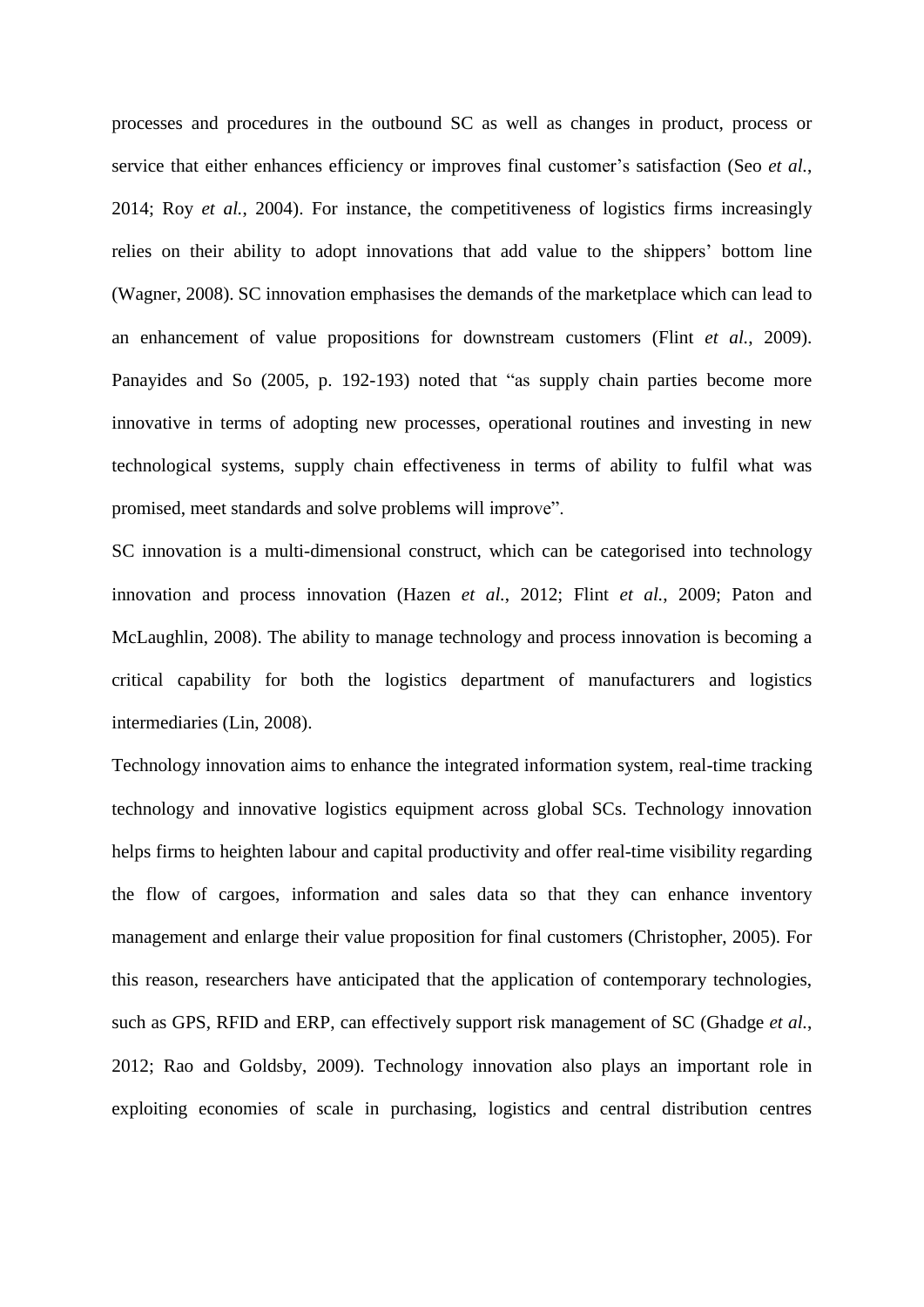(Christopher, 2005), which can be a key means of differentiation in logistics services (Lin, 2008).

Although there are numerous technology innovations derived from technological advances, the greater efforts aimed at improving customer value result from process (service) innovation, such as developing more agile and responsive processes in the global SCs (Flint *et al.*, 2009; Paton and McLaughlin, 2008). Wagner (2008, p. 222) noted that "a process innovation is the implementation of new improved techniques, methods and procedures with the goal to continually improve the quality of a service or reduce the cost of providing a service". Process innovation is concerned with the effective re-design and re-engineering of the SC. By understanding how the SC transfers innovation as well as knowledge, meaningful process innovations and ultimate value for better services can be stimulated (Paton and McLaughlin, 2008). It focuses on operational issues and processes that enhance management practices, networking, distribution, procurement and so on (Chapman *et al.*, 2003).

#### *2.2 Risk management capabilities (Robustness and Resilience)*

A robust and resilient SC or logistics network is the ultimate goal of SC risk management (Colicchia and Strozzi, 2012) because it enables a firm to be sustainable even in the face of severe disruptions. Both robustness and resilience are thus often referred to as the capabilities to effectively deal with SC risks, but they have distinctive connotations (Spiegler *et al.*, 2012; Christopher and Peck, 2004). According to the distinctions by Asbjørnslett (2008), in essence, robustness is the capability to resist and sustain while resilience is the capability to adapt and retain.

Robustness in the SC setting is the ability to remain effective for all plausible future scenarios (Klibi *et al.*, 2010). Physical strength can best describe robustness (Christopher and Peck, 2004), which implies its capability to cope with errors and variability in SC management. SC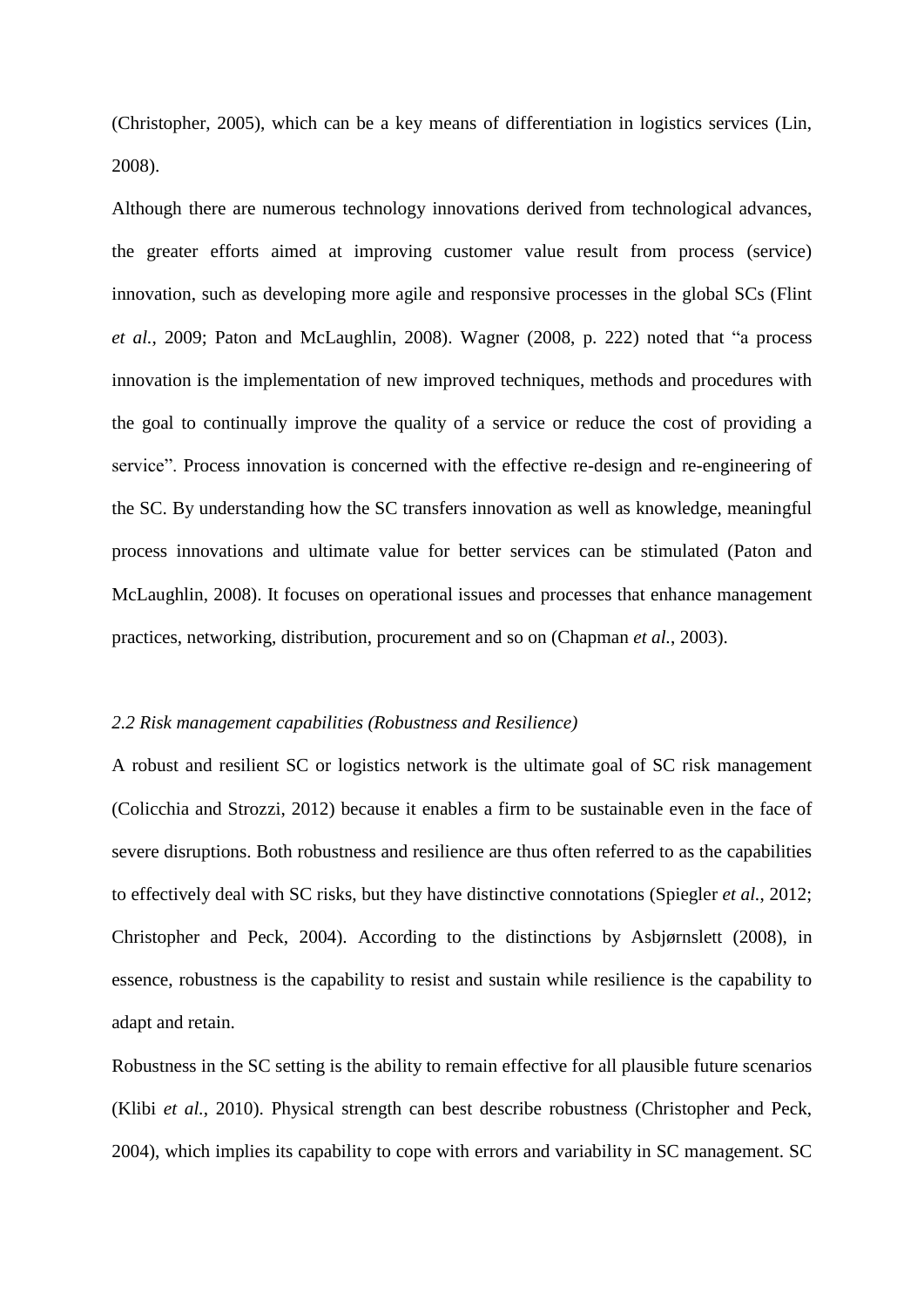risk management studies emphasise solution robustness, which is the possession of the flexibility to leave many options to be decided under all plausible future scenarios (Klibi *et al.*, 2010). As robustness is closely related to standard SC design decisions, it is considered to be more suitable for reasonable variations (Christopher and Rutherford, 2004), regular fluctuations (Tang, 2006) or recurrent low-impact events (Klibi *et al.*, 2010) to sustain ordinary SC operations.

Resilience, on the other hand, is defined as "the ability of a system to return to its original state, or move to a new, more desirable state after being disturbed" (Christopher and Peck 2004, p. 2). In the SC context, it is an adaptive capability to prepare for, respond to and recover from unexpected events with connectedness and control (Ponomarov and Holcomb 2009). Researchers agree that resilience can be achieved by redundancy, flexibility, agility, responsiveness, visibility and collaboration (Ponomarov and Holcomb, 2009; Sheffi and Rice, 2005; Christopher and Peck, 2004). Contrary to robustness, resilient SCs are able to deal with unforeseeable events which can be characterised as low-probability but highconsequence (Pettit *et al.*, 2010).

According to Sheffi and Rice (2005), disruptions consist of, at one extreme, the mild initial impact stage to the other extreme of the severe full impact stage. To evaluate the magnitude of risk impacts within these stages, their approach considered both performance level and duration of disruptions. Robustness plays a pivotal role in the initial stage of a disruption because well-prepared logistics networks with risk awareness can minimise or even eliminate the regular risk occurrence (Tang, 2006). The variation from the normal performance level is also constrained because a robust SC can withstand and control disruptions at a tolerable level. Flexibility, anticipation with visibility, outsourcing quality control and collaborative risk preparation (Klibi *et al.*, 2010) all reduce the risk occurrence and risk impact, which in turn contribute to the robustness capability of a SC. In addition, robustness can buy time for a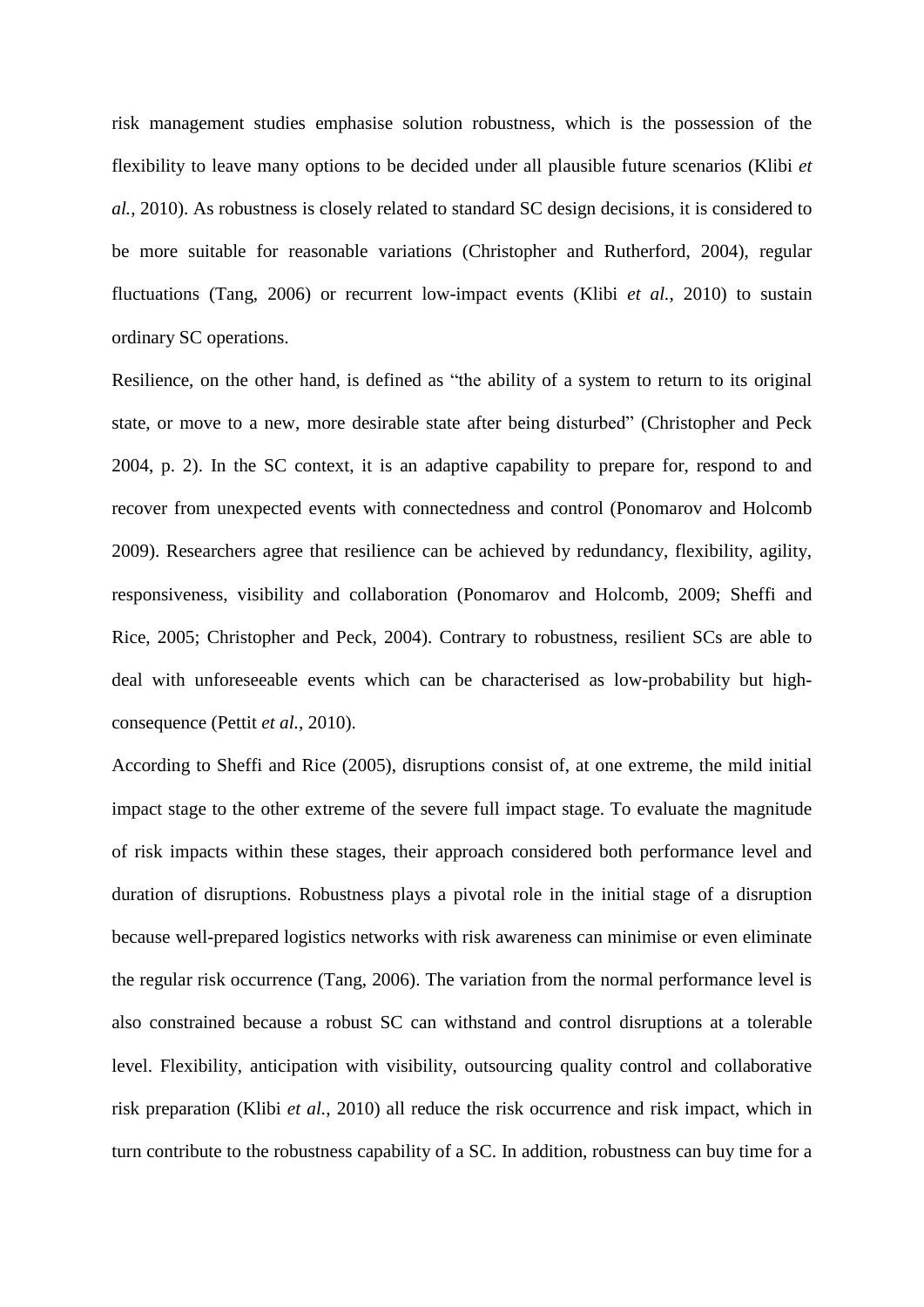firm to identify and implement the most effective risk mitigating measure by controlling the speed of the performance deterioration.

On the contrary, resilience is critical to the second stage because of its reactive nature to mitigate unexpected or subsequent risk events. As adaptability is the key in resilience (Ponomarov and Holcomb, 2009), this enables firms to re-engineer the processes (Christopher and Peck, 2004) by adequately responding to the new environment. Responsiveness also constitutes an important part of resilience because the speed of reengineering is directly linked to the speed of recovery. As a consequence of adaptability and responsiveness, a resilient SC can quickly recover from disruptions to the normal performance level, or even to a more desirable level. In addition, resilience can reduce the magnitude of risk impacts by shrinking the duration of disruptions.

From this perspective on the distinctions between robustness and resilience, the former addresses the capability to proactively build a structure or a design, whereas the latter indicates the capability to survive, adapt, react and grow when facing disruptions, though reactively. Having these capabilities will change the capacity of the firm to operate successfully in international logistics over time and consequently the level of competitive advantage (Sheffi and Rice, 2005).

# *2.3 Competitive advantage*

Competitive advantage refers to the extent to which a firm can generate a defensible position over its rivals (Porter, 1985). Porter (1985) put forward that firms are at two extremes, presented with a choice of pursuing either a cost leadership or a differentiation strategy to achieve competitive advantage. A differentiation strategy aims at gaining superior quality and image (even at considerable cost), whilst a low-cost strategy is concerned with lowering cost wherever possible (Yamin *et al.*, 1999).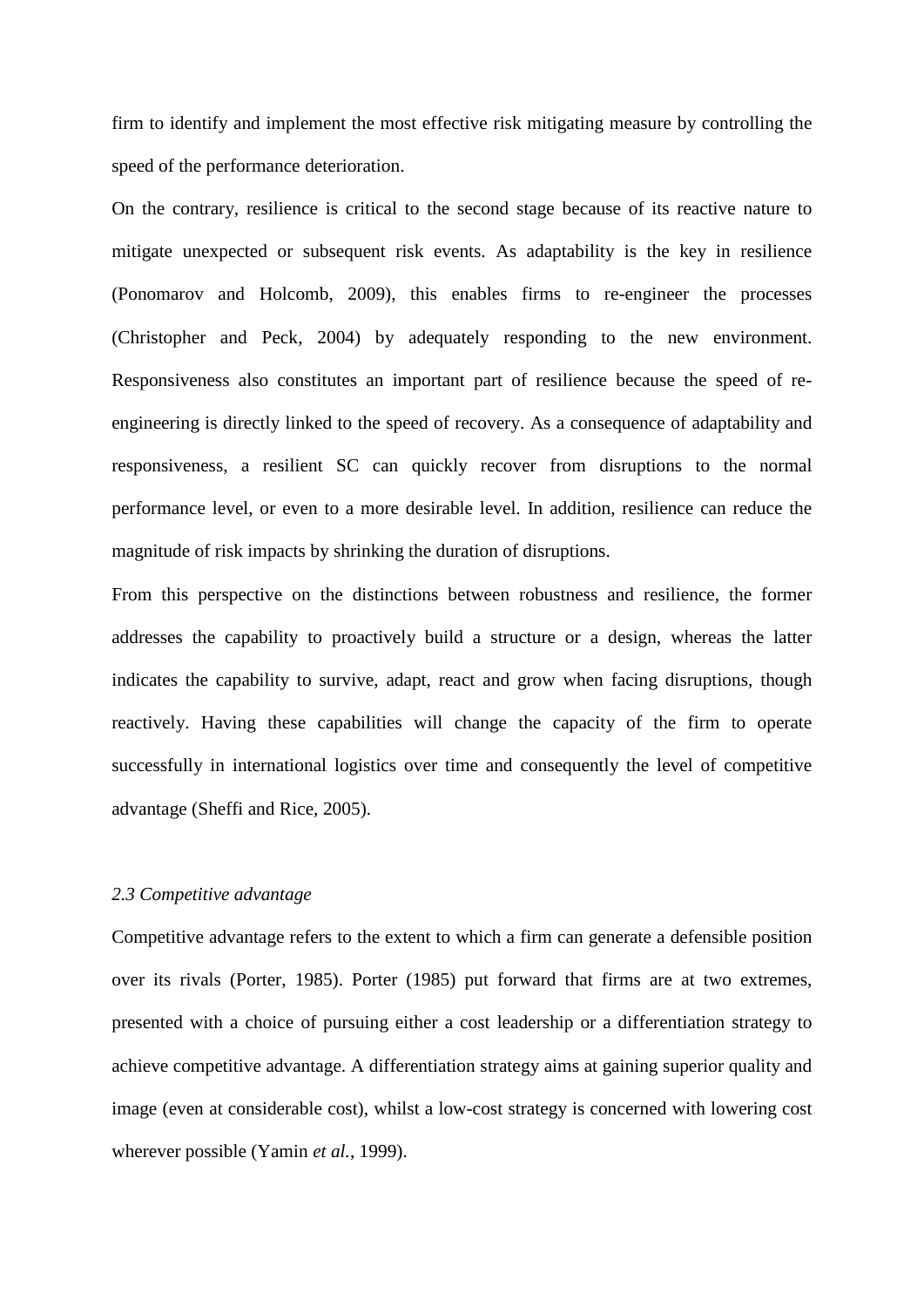There are many thrusts to improve competitive advantage such as cost, growth, reliability, quality, time-to-market, new production introduction, product line breadth, order fill rate, order/shipment information, increased customer service, efficient capital deployment, delivery dependability and flexibility (Li *et al.,* 2006; Tracey *et al.*, 1999). Stalk (1988) considered that accelerating the launch of new products or services and decreasing the timeto-market as a source of securing competitive advantage, and first-to-market products or services also obviously gain a competitive advantage. Oliva and Kallenberg (2003) argued that computer manufacturers such as IBM, GE and HP viewed service as a source of competitive advantage.

# *2.4 Hypotheses development*

SC innovation, it would appear, should help the focal firm and SC partners to heighten risk management capabilities for more effective customer value creation. For example, innovative applications of integrated communication systems along the global SC can facilitate enhanced resilience and robustness capacity in terms of risk management (Waters, 2007), since they can offer opportunities for planning, monitoring, forecasting and replenishment, resulting in accurate, concrete and fast decision-making for emergent or important situations. As innovation often materialises in the form of technologically advanced infrastructure and equipment investments (Wagner, 2008), it may help to reshape effective risk management infrastructure or to reconfigure resource, improving resilience (Ambulkar *et al.*, 2015).

Of course, it should be noted that SC innovation can be a double-edged sword for the organisation's success. Having an innovative SC brings opportunities but it also contains the risk of creating uncertain practices. Innovative SCs using such applications might amplify the degree of accompanied complexity in the business and SC processes, causing uncertainties and difficulties in managing business and SC operations (Pettit *et al.*, 2010). Also, such a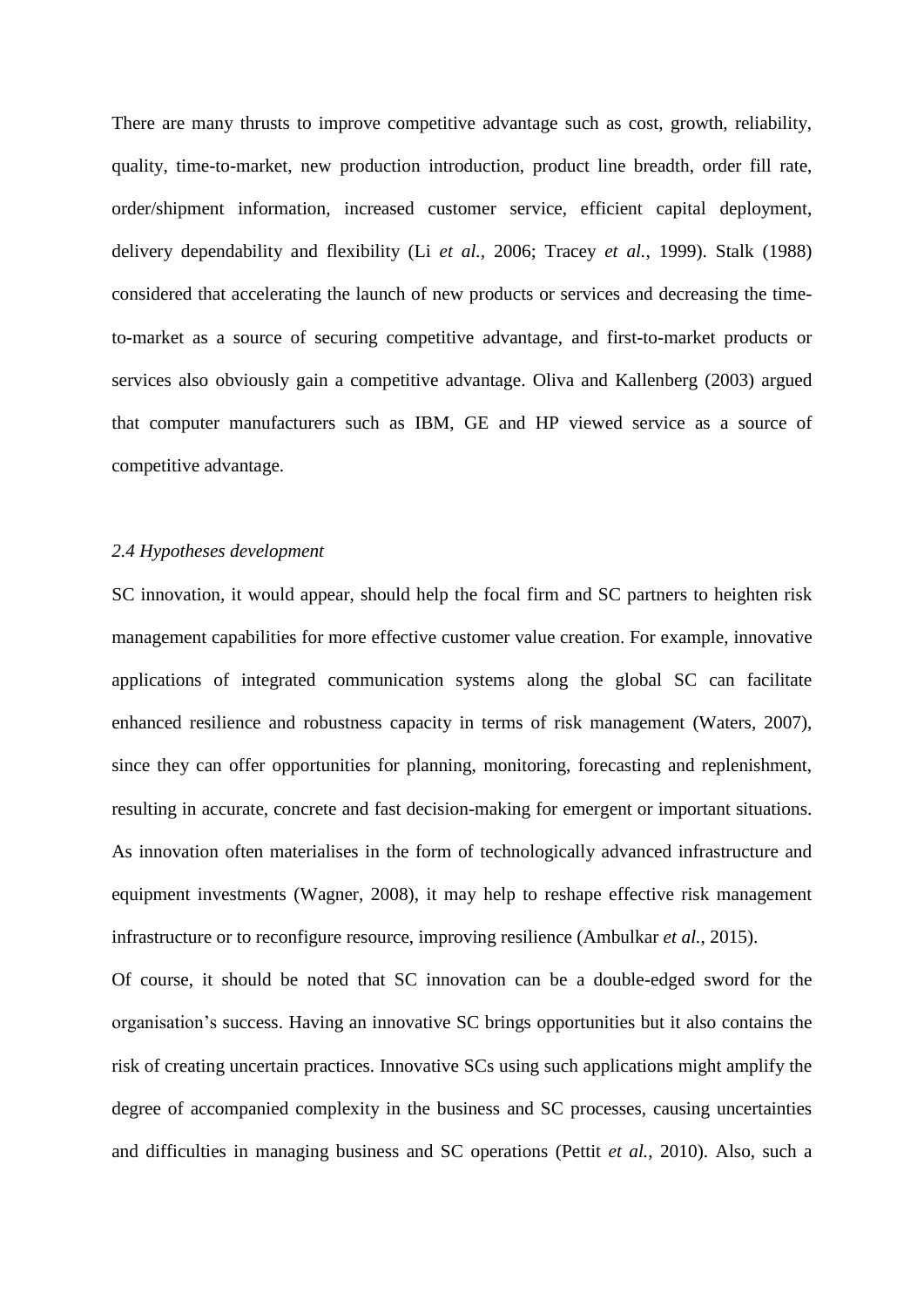higher level of innovative and complex processes makes it more difficult to recognise numerous types of risks that jeopardise the businesses and global SCs (Elahi, 2013). In this regard, the risk is often the price of innovation. Although SC innovation provides the firm with a foundation for better business performance, the very new adoption of SC innovation makes demand unpredictable, which results in unexpected fluctuation in logistics operations (Fisher, 1997). Therefore, it is imperative for managers to take a balanced approach to consider both the risks and opportunities of SC innovation. Taplin and Schymyck (2005) contended that risk managers should understand and grasp major risk scenarios from innovations and new technologies. In addition, because SC innovation needs changes of processes and rules in the SC, it takes a long time to implement and communicate along SC partners. The longer this takes the more riskiness increases which might hold back innovation endeavours (Cui *et al.*, 2012).

Nevertheless, a significant body of research contended that SC innovation plays a very important role in providing opportunities for fortifying the capabilities of the firm's risk management. The Aberdeen Group found through a survey of 180 global firms that using technology innovation and innovative processes such as information systems can augment risk management (Minahan, 2005). Haimowitz and Keyes (2002) claimed that a firm that has a risk management capability enhances its understanding of risk through innovation. Implementation of an innovative process can create an awareness of vulnerabilities and knowledge sharing with SC entities, which in turn enables a continuous process innovation to effectively reduce risk occurrence (Matook *et al.*, 2009). Therefore, the adoption of new technologies and innovative SC practices support more complex business processes in global SCs. In turn, the appropriate level of risk management capability helps firms to identify and mitigate the inherent risks of the complex processes.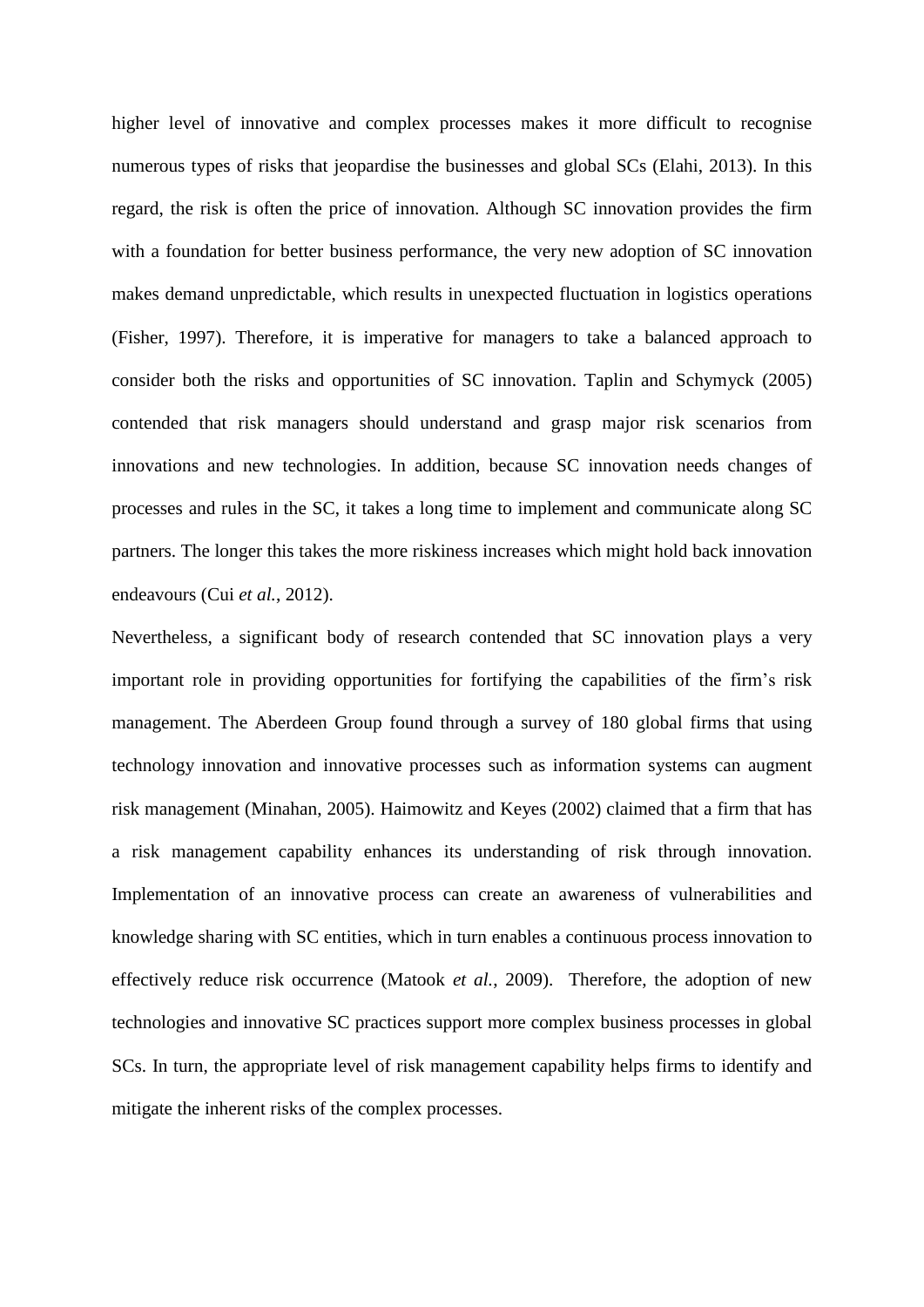SC innovation additionally plays a great role to enhance information channels and increase the breadth and speed of information sharing in order to improve service quality and risk management. Also, higher-accuracy and error-proofing SCs can be facilitated by innovation. As Klibi *et al.* (2010) argued, it is important for a firm to manage recurrent low-impact risk events as well as high-impact low-likelihood disruptions; this research suggested the robustness capability for the former and the resilience capability for the latter. When SC innovation is fully integrated as a resource, SC networks will be able to identify recurrent risk events and to effectively prepare for them, which fosters the robustness capability to minimise occurrence and impacts of risks. Likewise, the higher velocity and enhanced accuracy of information processing through SC innovation will lead SC networks to build the resilience capability based on adaptability, responsiveness and fast recovery.

Often, some firms develop risk management capability because their major suppliers and customers, as their SC partners, force them to adopt a certain level of formulaic risk management. It is well acknowledged that the strength of the SC is equivalent to its weakest point, so they would like to ensure that their SC is stronger than other competing SCs by maintaining a certain level of risk management capability. Therefore, if the level of SC innovation is very high by not only developing and diffusing knowledge, but also by closely collaborating amongst SC partners, they may advise and encourage each other to be involved in risk management capabilities development in order to prevent even one firm's disruption, which might have negatively affected the whole SC. With the aforementioned argument, it would be plausible that the level of risk management capability will be affected by the level of SC innovation. This leads to the first two hypotheses:

*H1.* Supply chain innovation has a positive influence on robustness capability.

*H2.* Supply chain innovation has a positive influence on resilience capability.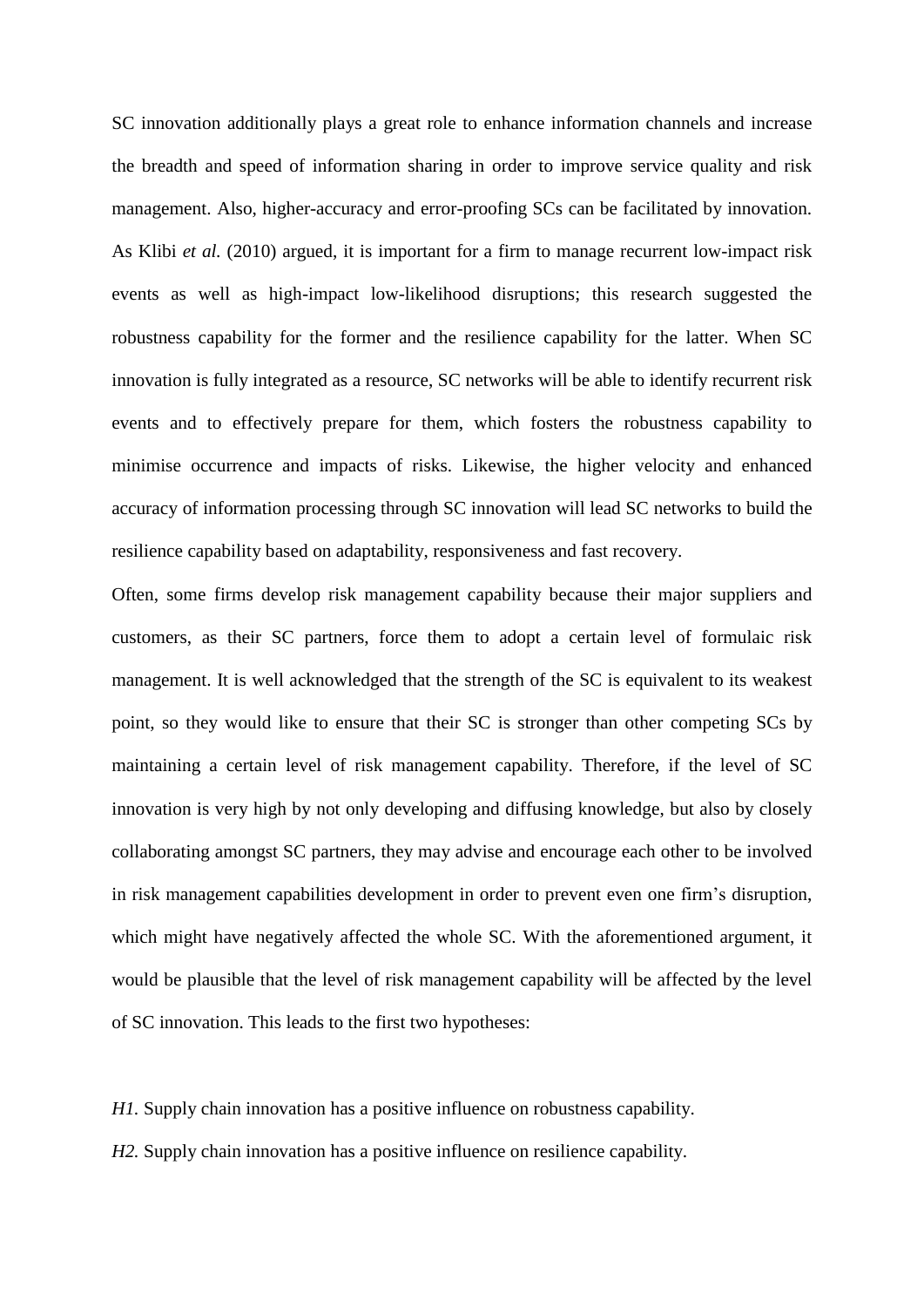High level of environmental, technological and demand uncertainties have a substantial influence on the competitive position of firms, so different levels of risk management capacity pertaining to those uncertainties may confer different levels of competitive advantage. In other words, risk management in the SC forms a crucial capability which can lead to both cost reduction and differentiation to better compete in the volatile business environment (Colicchia and Strozzi, 2012). Therefore, senior managers have put more priority on setting their firms' strategies to secure adequate risk management capabilities. Proactive management of risks has become a competitive advantage through promoting a more strategic consideration of risk and its implementation to avoid unexpected SC disruptions (Henke, 2009).

Risk management capability might not yield an instant effect of competitive advantage in the short run, but it may emerge in the long run. Some firms still do not utilise their capability to manage risks as a source of competitive advantage, since they view risk management as a source of unnecessary costs (Elahi, 2013). Nonetheless, in practice, managers recognise that risk management is beneficial to reduce disruptions, lower costs, enhance added value and provide more reliable operations, enabling them to gain competitive advantage by controlling risk costs (Waters, 2007). The risk management capability encourages flexible operations that react quickly to changing conditions, so the firm that has the highest flexibility is likely to achieve and protect their competitive advantage.

Another viable explanation regarding the association of risk management capabilities and competitive advantage stems from competitive heterogeneity (Elahi, 2013), which is defined as the enduring and systematic performance differences amongst relatively close competitors (Hoopes *et al.*, 2003). Elahi (2013) argued that the different level of heterogeneity in access to risk management capabilities (resources) can serve as a source of competitive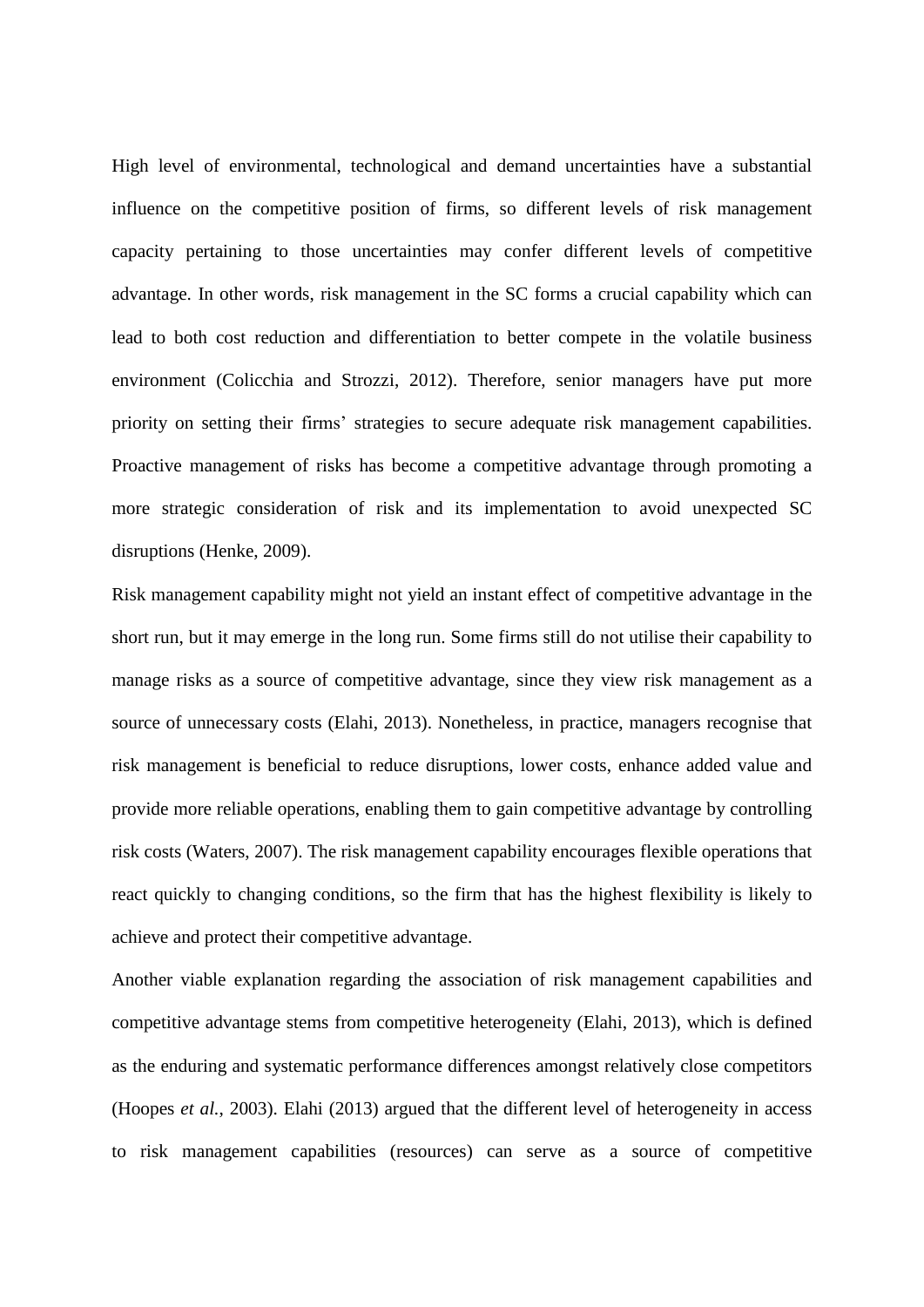heterogeneity. As we assume that the firm in this study is linked with multiple suppliers and customers in global SCs, by attempting to increase the level of SC innovation, their SC partners can notify the focal firm with a warning in regard to an evolving disruptive risk in advance of its occurring. This generates preparedness as a differentiation from its competitors (Elahi, 2013). Hence, the firm that deals well with disruptions by proper risk management capabilities can not only minimise both disruption costs and risk transfer costs (e.g. minimising safety inventory costs, delay-related costs and insurance costs), but also create opportunities for differentiating services (e.g. minimising the time of disruption and risk occurrence for reliable logistics operations) and reputation (e.g. attracting more potential customers and having more negotiating power due to an enhanced reputation). Ultimately, the firm can occupy an enlarged market share as a result of its competitive advantage.

*H3.* Robustness capability has a positive influence on competitive advantage.

*H4.* Resilience capability has a positive influence on competitive advantage.

#### **3. Methodology**

This study aims to validate a positive influence of SC innovation on risk management capabilities, and in turn on competitive advantage, by empirically analysing large-scale survey data by structural equation modelling. South Korea was selected for the survey due to its characteristics of rapid growth and success in the global market where it has notably benefitted from developing an expertise in modern technologies and processes (Lee *et al.*, 2016). According to Bloomberg (2016), Korea has the highest innovation index which aggregates various dimensions of innovative activities in 2015. This section explains how the constructs in the questionnaire were measured and how the survey data were collected.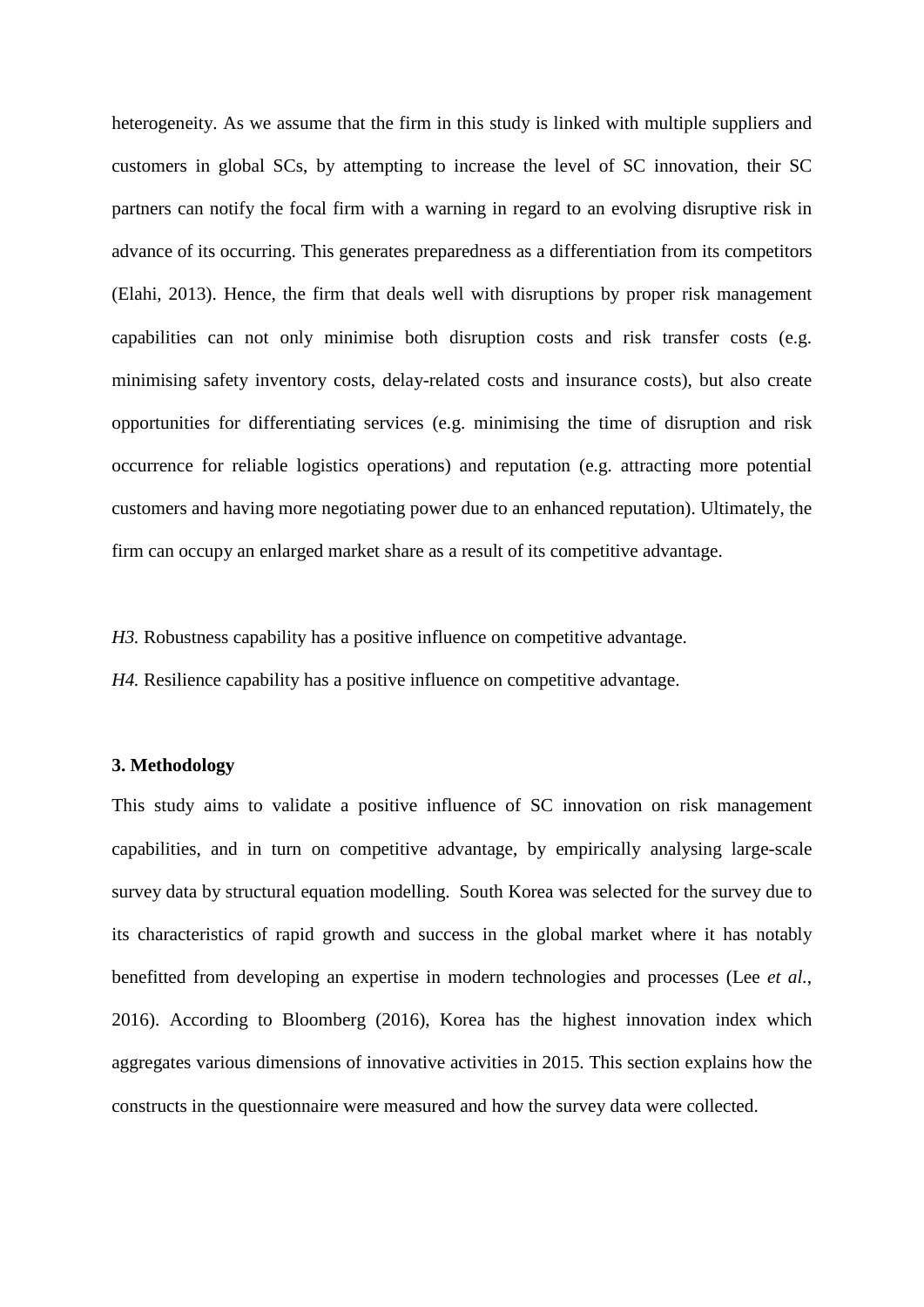#### *3.1. Construct development*

Measurement scales were developed for operationalising the constructs, as suggested by Churchill (1979). Most measures were derived from prior research that had validated the instruments, which provided confidence that they were reliable. Each construct was measured by adopting multiple items. All items were adapted to make them suitable for ensuring content validity based on in-depth interviews with senior managers in South Korea. This is because most items are employed from extant measurements that are used for developed countries such as from Europe or North America. Detailed items and references can be found in Appendix A. Since the items adopted from the extant studies were in English, three bilingual academics from the SC field reviewed the initial items and translated them into Korean so as to ensure conceptual equivalence.

The Q-sort method was employed to evaluate the appropriateness of construct validity. Three academics (who were not involved in the item translation noted above) and three practitioners were invited to undertake item placement ratios. All placement ratios of instruments within each target construct exceeded the suggested threshold of 70% (Hair *et al.*, 2009) (i.e. technology innovation=100%, process innovation=100%, robustness capability=95%, resilience capability=95%, and competitive advantage=100%). This ensured the adequacy of the constructs in capturing the pre-specified factor components of the constructs (Hair *et al.*, 2009). In addition, a pre-test was undertaken to examine the extent of applicability of the constructs five academics and nine senior managers from the logistics sector were asked to provide comments on the contents and wording of the survey. No further analysis was deemed to be required for item refinement, since the above multiple processes certified content validity.

The model incorporates industry types and firm size (number of employees) as control variables that possibly affect competitive advantage. Industry types were categorised into: (1)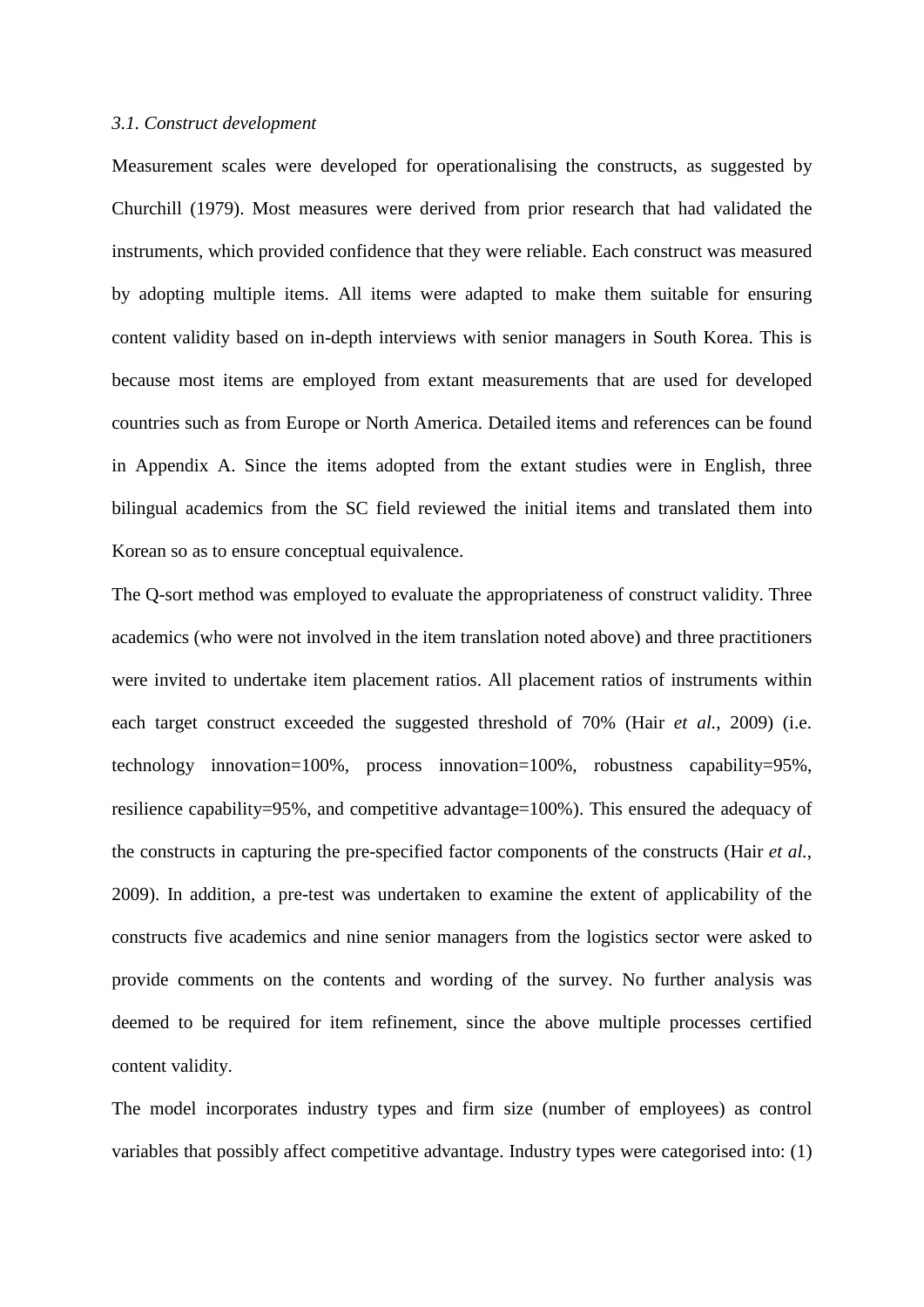finished goods manufacturers, (2) half-finished goods manufacturers, (3) raw material exporters/importers, (4) trading companies, (5) third-party logistics provider, (6) international freight forwarder, and (7) others as a dummy variable. It was assumed that different industry types may have varied impacts on competitive advantage. In addition, ceteris paribus, the larger firms may be likely to better combine internal resources for higher competitive advantage. Therefore, industry types and firm size were included in the model as control variables when the main SEM analysis was conducted.

The survey questionnaires employed a seven-point Likert scales to measure the perceptions of respondents, instead of a five-point scale, to reduce attenuation problems caused by range restriction (Oh and Rhee, 2008). The end points were labelled 'strongly disagree' to 'strongly agree' while the mid-point was labelled 'neither agree nor disagree'.

#### *3.2. Data collection*

Data were collected from 174 manufacturers and logistics intermediaries in South Korea which were actively engaged in global SC management. Questionnaires were distributed to global logistics or supply chain management (SCM) experts in the companies, who were expected to possess the best knowledge regarding the overall operations and management of the SC and performance of their firm. Higher levels of managers were selected as key respondents. Mailing lists were obtained from five sources: KILA (Korea Integrated Logistics Association), KOIMA (Korea Importers Association), KORCHAM (Korea Chamber of Commerce), KIFFA (Korea International Freight Forwarder Association) and the Korea Shipping Gazette.

The final online version (web-based) of the questionnaire was administrated to 1224 target respondents in two waves accompanied by a cover letter and statement of study purpose. The 174 complete responses received have yielded a response rate of 14.2%. In order to check for non-response bias, this study adopted two approaches (Sanders and Premus, 2005; Lambert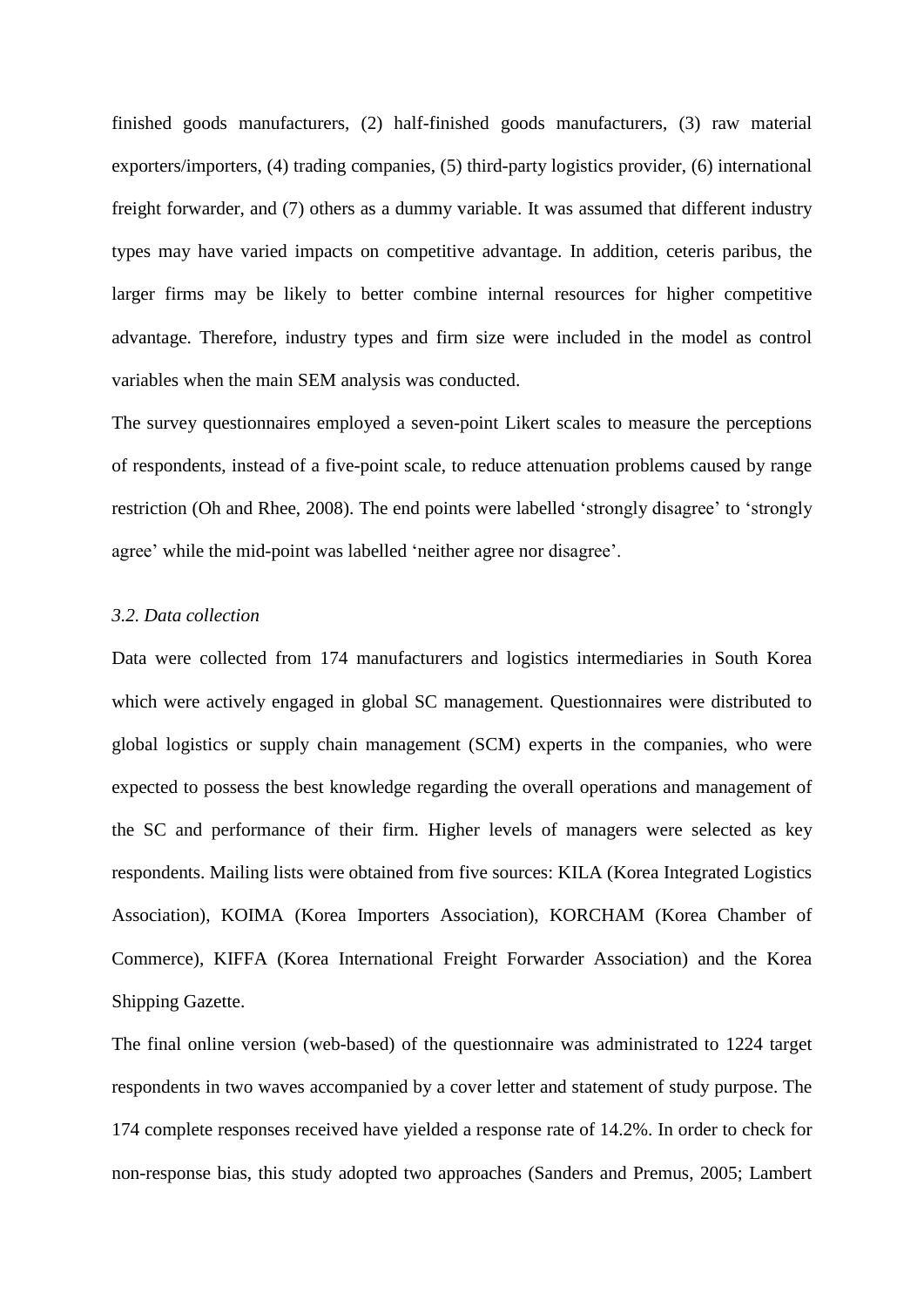and Harrington, 1990; Armstrong and Overton, 1977). Firstly, non-response bias was checked by reviewing if there was a significant difference between the early (41) and late (40) responses as suggested by Armstrong and Overton (1977). The result of the t-test showed no significant difference at a  $p<0.05$  along the six demographic variables and 18 measurement items, implying that non-response bias was unlikely in this study. Secondly, the difference between respondents and non-respondents was calculated for demographic variables such as the number of employees and annual sales. T-test showed no statistical differences in the sample and population at 99% confidence interval. Hence, the above results suggested that non-response bias was unlikely to have occurred in this study (Sanders and Premus, 2005; Lambert and Harrington, 1990; Armstrong and Overton 1977). The profile of respondents is summarised in Table II.

In addition, the common method variance test was undertaken, since just one response per organisation on self-reporting was collected (Podsakoff *et al.*, 2003). Firstly, Harman's single factor model was applied by employing confirmatory factor analysis (CFA). The model fit indices of  $\chi^2$ =1203.386, df=135, normed  $\chi^2$ =8.914, TLI=0.646, CFI=0.688, IFI=0.689, PNFI=0.585, SRMR=0.106, RMSEA=0.214 were unsatisfactory compared to the measurement model. Secondly, we compared the measurement model with the theoretically derived factor structures for measurement items that include four latent variables. The chisquare difference ( $\Delta \chi^2$ =947.433) between the four factor model and null model (single factor) was significant at 99.9% level. Thus, the common method variance test did not detect any issues of concern in this research.

# *<insert Table II around here>*

# *3.3. Data analysis methods*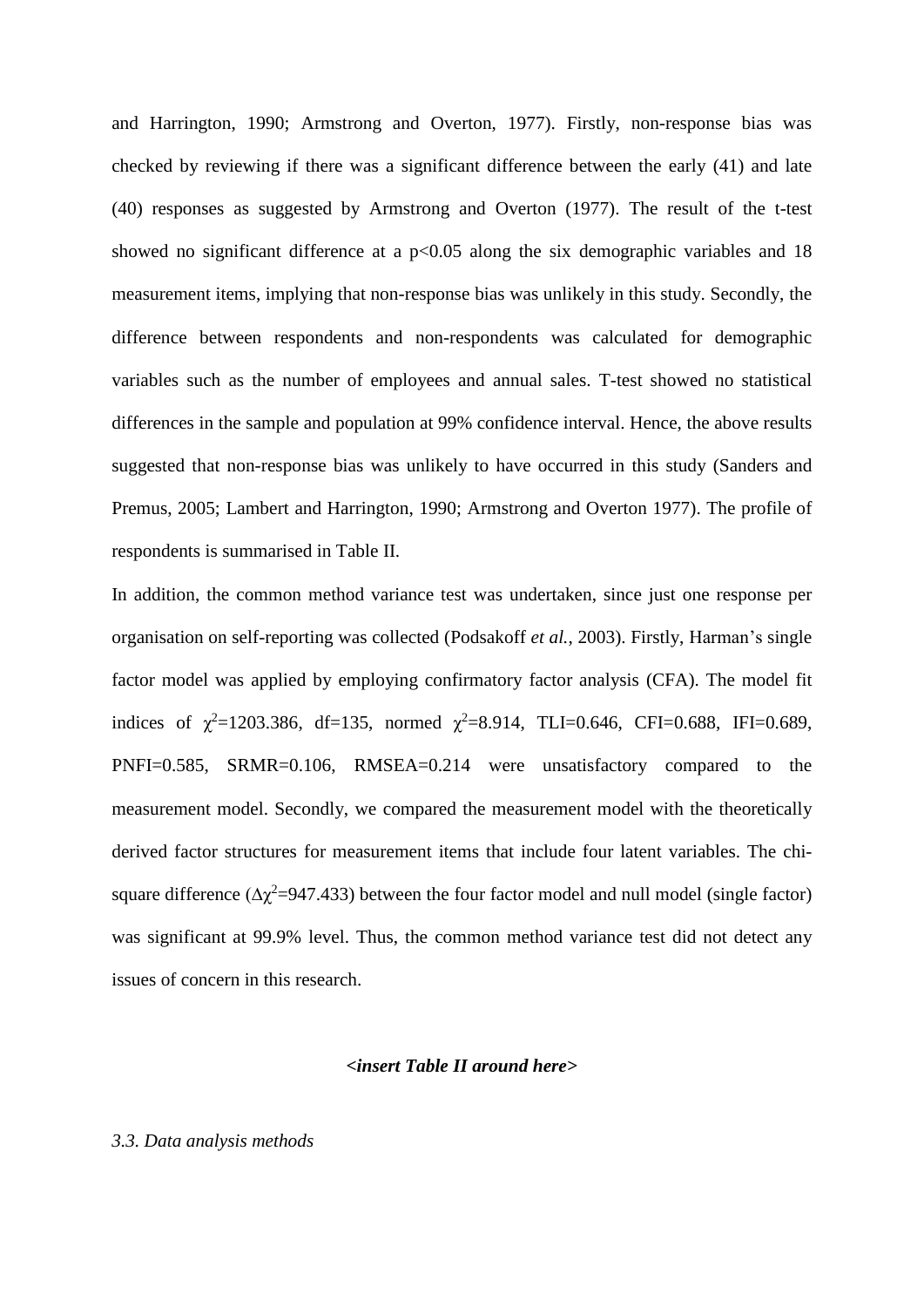Prior to the structural path model, CFA using AMOS 21.00 was undertaken to verify the measurement model by a two-step approach, as suggested by Anderson and Gerbing (1988). CFA aims to demonstrate an acceptable fit to the data collected. The goodness-of-fit-indices are assessed by normed  $\chi^2$  <5 (Marsh and Hocevar, 1985), SRMR<0.01 (Hair *et al.*, 2009), TLI, CFI, IFI>0.9 (Hair *et al.*, 2009), and PNFI>0.5 (Finger *et al.*, 2014). RMSEA values range from 0 to 1, with smaller values indicating better models; values below 0.05 signify a good fit (Hair *et al.*, 2009). Reliability is evaluated by Cronbach's alpha and composite reliability (CR). All measures exceeded the minimum values of 0.6 (Hair *et al.*, 2009), whilst all composite reliability (CR) of constructs were greater than threshold of 0.6 (Hair *et al.*, 2009). Content validity was ensured through rigorous literature review, in-depth interviews, Q-sort and the pre-test. Additionally, convergent and discriminant validity were evaluated by using various stringent methods through CFA detailed in the next reported section.

#### **4. Results and analyses**

#### *4.1. Measurement models*

Reliability refers to the degree to which a measure scale is free from error and therefore yields consistent results (Hair *et al.*, 2009). Reliability was well certified because Cronbach's alpha and CR of the constructs exceeded 0.6. Validity is defined as the degree to which a measurement scale truly measures the construct that it was supposed to measure (Hair *et al.*, 2009). The fit-of indices of  $\chi^2(315.802)/df$  (129)=2.448, TLI=0.935, CFI=0.945, IFI=0.946, PNFI=0.754, SRMR=0.041, RMSEA=0.091 suggested that the measurement model was satisfactory with good unidimensionality. Although the p-value of chi-square omnibus test was less than 0.05, it may be attributed to the relatively small sample size, which causes statistical difficulties with the inflation of some fit indices (Hair *et al.*, 2009). All these values were satisfactory based on the threshold in section 3.3.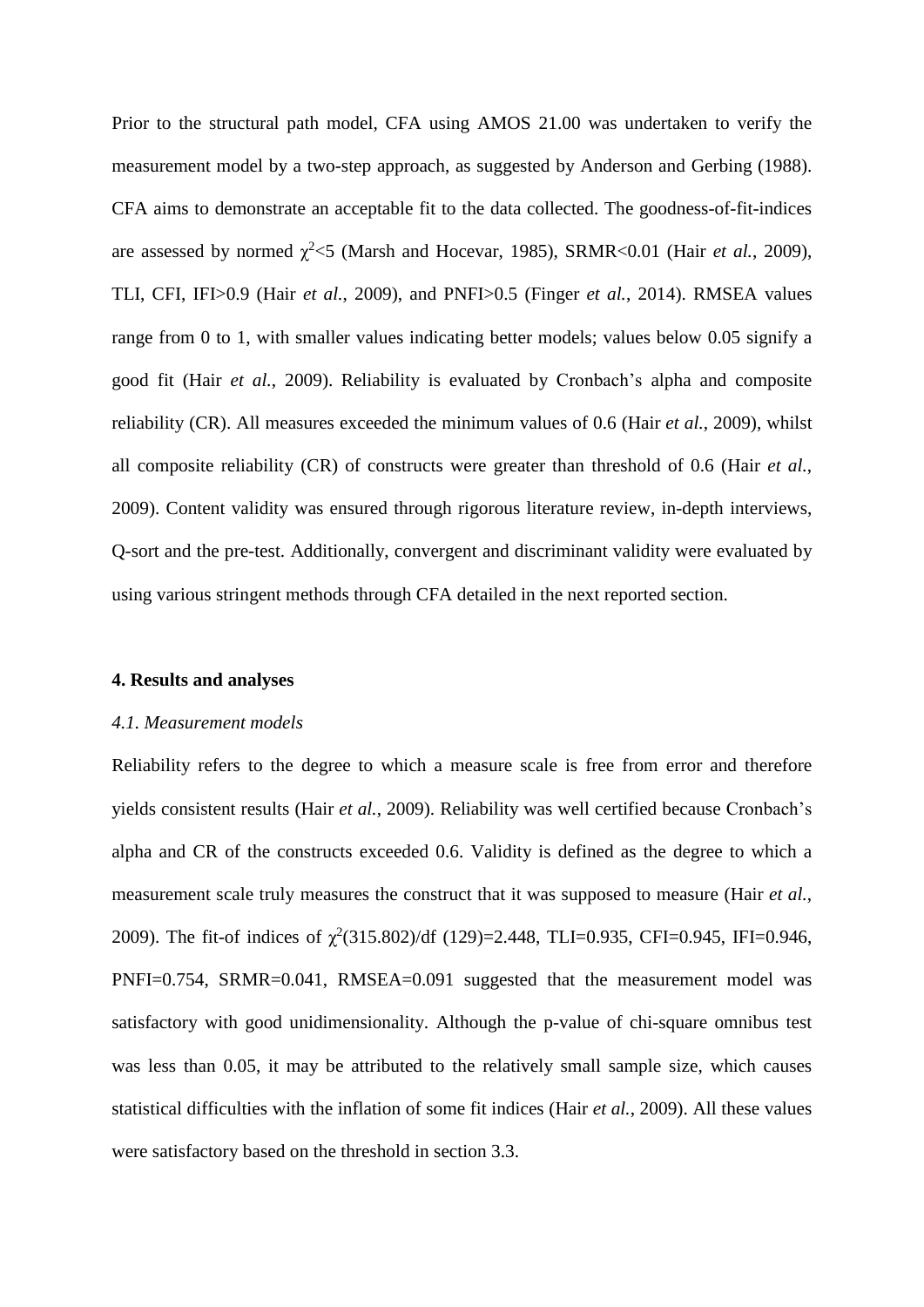All standardised factor loadings to corresponding constructs were over 0.5 (t-value>2.0), which were statistically significant at  $p<0.001$  (Hair *et al.*, 2009). Moreover, each coefficient of all items was greater than twice of its standard error (Anderson and Gerbing, 1988), whilst all constructs of average variance extracted (AVE) exceeded 0.5 (Fornell and Larcker, 1981). All R<sup>2</sup> also were greater than 0.3 (Hair *et al.*, 2009). These results provide evidence of strong convergent validity.

#### *<insert Table III around here>*

Table IV shows that the squared root of AVEs were greater than each possible pairwise correlation between constructs (Fornell and Larcker, 1981). Further, all AVEs of constructs exceeded 0.5 (Fornell and Larcker, 1981). Finally, all correlations between constructs were less than 0.90 (Fornell and Larcker, 1981). These results added credence to evidence of discriminant validity.

# *<insert Table IV around here>*

#### *4.2. Structural model*

Figure 1 displays a structural path. Overall, the proposed model generally has a satisfactory fit with  $\chi^2(484.820)/df(163)=2.975$ , CFI=0.908, IFI=0.908, PNFI=0.745, SRMR=0.099, except for TLI=0.892 and RMSEA=0.107 which marginally exceeded the threshold. It should be noted that the p-value associated with the null hypothesis of a close fit was less than 0.05. However, this does not seriously harm the model fit, because it may have been derived from the small sample size (Hair *et al.*, 2009). The two control variables: industry type (p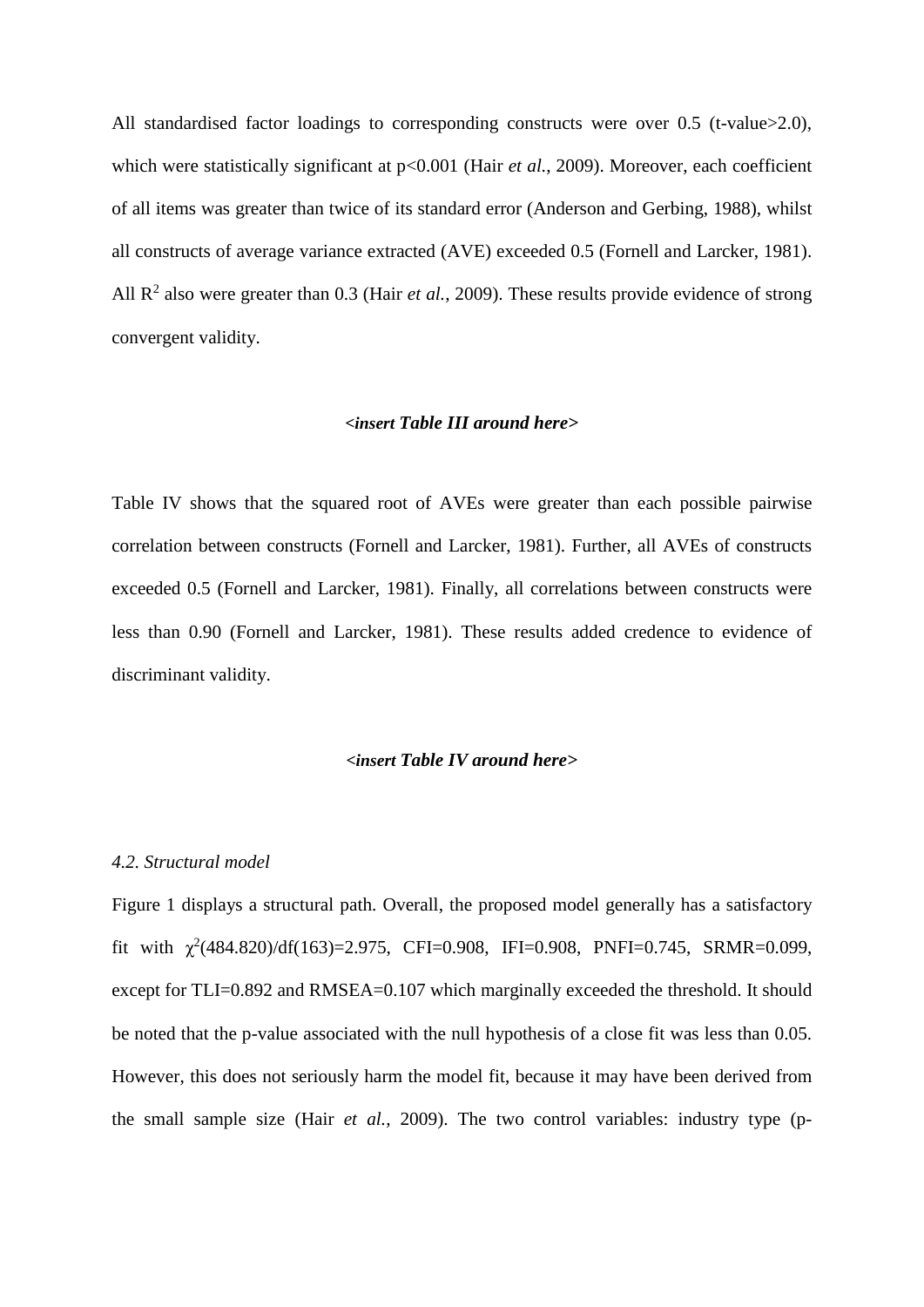value=0.475,  $\gamma$ =0.038) and firm size in terms of number of employees (p-value=0.235,  $\gamma$ =0.059) had no significant effects on the competitive advantage.

The results supported H1, which argues that the level of SC innovation has a positive impact on robustness capability, showing a significant standardised coefficient ( $\gamma$ =0.773, p<0.001). H2 was also supported, indicating that SC innovation has a direct influence on resilience capability. The standardised coefficient was 0.644, which is statistically significant at a 0.001 level. The result also showed that higher degrees of robustness capability may result in enhanced competitive advantage, which accepts H3 ( $\gamma$ =0.289, p<0.001). Finally, H4 was also accepted by indicating the significant standardised coefficient ( $\gamma$ =0.586, p<0.001), which implied that the level of competitive advantage is directly determined by the level of resilience capability.

# *<insert Figure 1 around here>*

#### **5. Discussion and conclusion**

This study contributes to providing an understanding of the potential for the strategic retention of SC innovation and risk management capabilities in the global logistics and SCM fields, because scant empirical research has examined the role of SC innovation and risk management capabilities as a strategic source and capability in the global logistics context. As such, this study may reply to Hazen *et al.* (2012) and Ageron *et al* (2013)'s echoes that how adopted SC innovation provides organisations with benefits is rather empirically unknown.

Further, this work contributes to the efficacy in augmenting competitive advantage through SC innovation and risk management capability so that it expands a theoretical foundation and existing body of knowledge for SCM and global logistics. Therefore, this work provides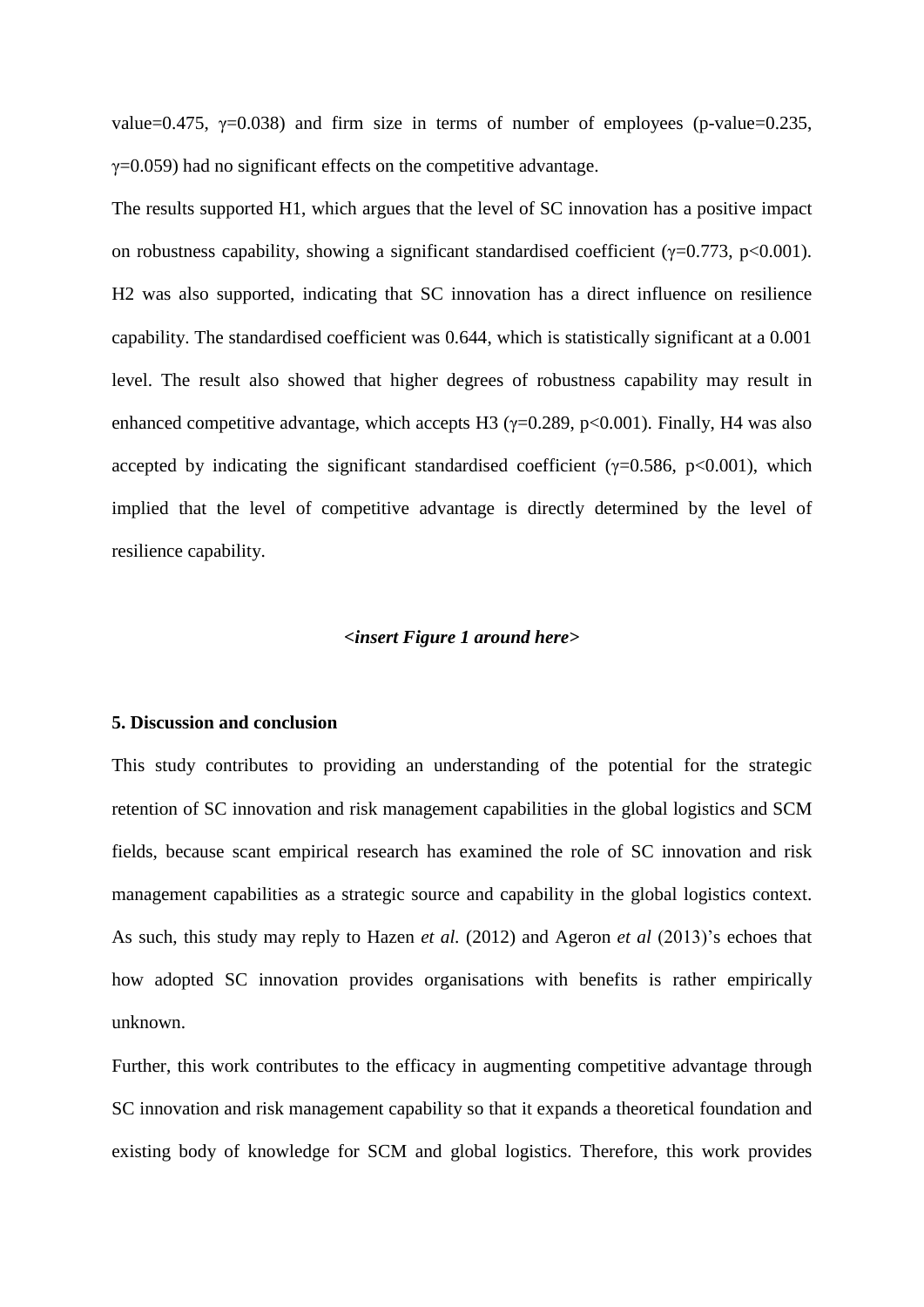compelling evidence for the importance of SC innovation and risk management capability in supporting competitive advantage. This finding is consistent with the resource-based theory (as well as Grant's model) as the possession of the capability relates well to competitive advantage (Teece *et al.*, 1997; Grant, 1991). Organisations occupying positions of competitive advantage can sustain such positions by being proactively involved in SC innovation to make sure that their resources are comparatively better than those of rivals (Grawe, 2009). In turn, risk management capabilities can built up by SC innovation, resulting in higher level of competitive advantage, as Grant (1991) put forward.

The most significant implication of this research is that SC innovation has a discernible influence on all dimensions of risk management capability. Innovation may be considered as a driver of risks, particularly when innovation is viewed as a 'revolutionary' intervention to SCs, because it may generate uncertainties and a temporary drop of performance. However, it is known that organisations gradually adapt themselves to the innovation by incorporating their internal resource responses, and eventually perform or even outperform the previous level of achievement by building risk management capabilities. The null hypothesis of this study was that SC innovation has no or a negative influence on risk management capabilities, but this was rejected by the SEM result. This finding is in line with Kern *et al.* (2012), which showed continuous improvement process has positive impacts on a firm's risk management comprising of risk identification, risk assessment and risk mitigation. This implies SC innovation, from an evolutionary perspective, cannot just increase the level of performance but that it also enhances risk management capabilities.

Another theoretical contribution of this study is to address the question, "to what extent does SC innovation lead to robustness and resilience capabilities?" Examining SC innovation in the context of SC risk management has received little attention. To some extent, the dominant role of SC innovation on risk management capability is surprising, given that few empirical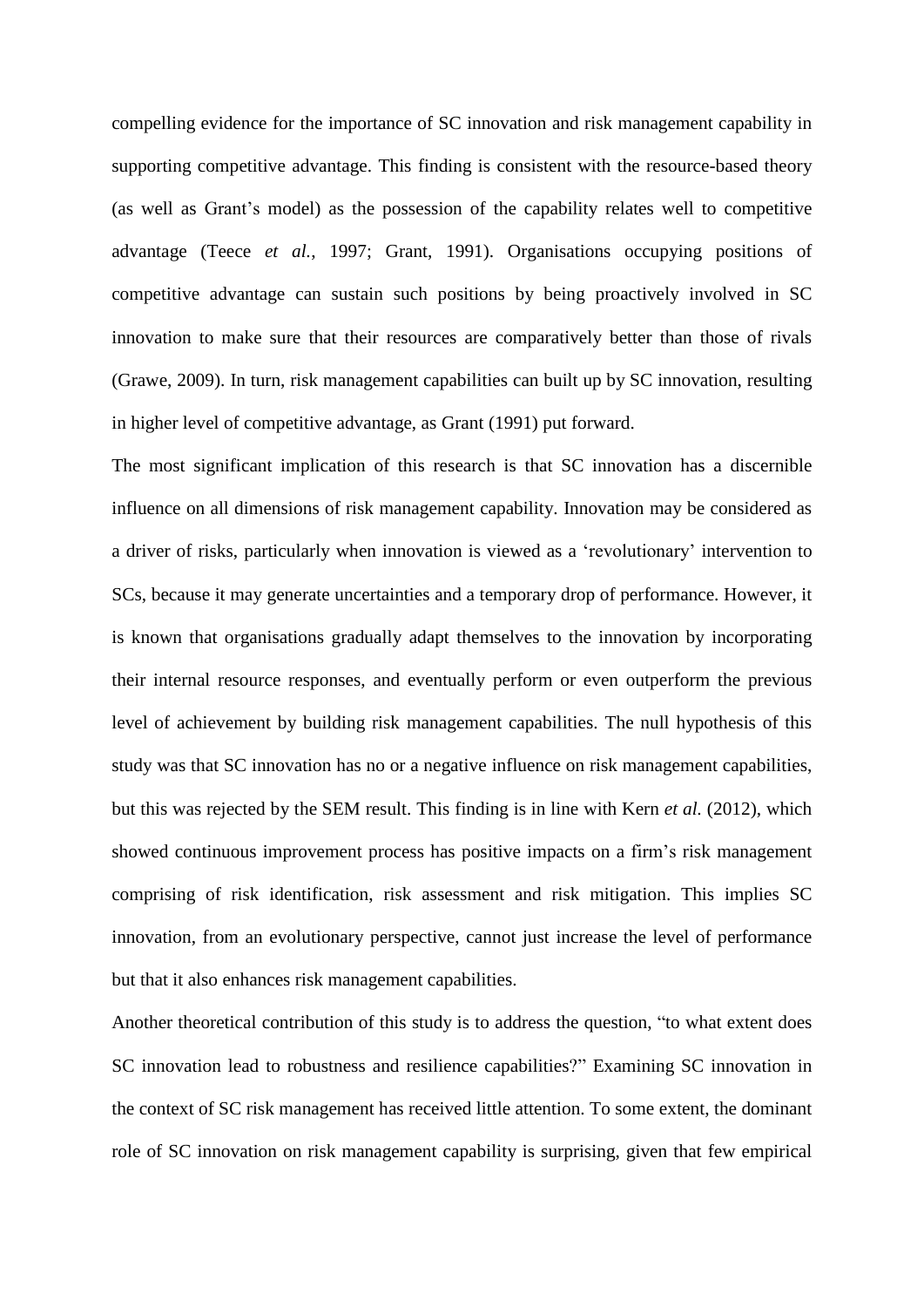studies have examined this relationship. In this sense, the study moves beyond the conceptual framework of Roy *et al.* (2004), who focused chiefly on innovation generation in the SC. Although they viewed SC innovation as a consequence of interactions between SC partners, they overlooked the consequences of SC innovation. Moreover, although Golgeci and Ponomarov (2013) investigated the impact of innovativeness at the firm level on SC resilience, this research expands their model by examining the influence of innovation along the SC on risk management capabilities with more of an emphasis on global logistics operations. This research finds that an organisation that has stronger SC innovation has a higher level of risk management capability. The finding is consistent with prior studies (Haimowitz and Keyes, 2002) that argued that risk management capability can be enriched by the adoption of new technologies and innovative SC practices along the global SC. This finding is also in support of Grant's model, which argues that building competitive advantage is determined by the capabilities to secure risk management (Christopher and Peck, 2004; Grant, 1991).

Most prior research on SC innovation and SC risk management was conducted in developed countries such as Europe and North America, whereas this work would be one of the first attempts to explore them in South Korea, the earliest technology and innovation adopter in the world (Bloomberg, 2016). South Korea has experienced a rapid economic growth with a fast follower strategy since 1970s, which often led to massive volume of international trade without concerns about capability building for robust and resilient SCs. In this circumstance, process innovation plays a role to eliminate unclear procedures and to devise an agile and responsive system which integrates information from global SCs. In a similar vein, technology innovation can increase the volume and speed of information processing, which enables firms to analyse disruptions and adequately respond to them.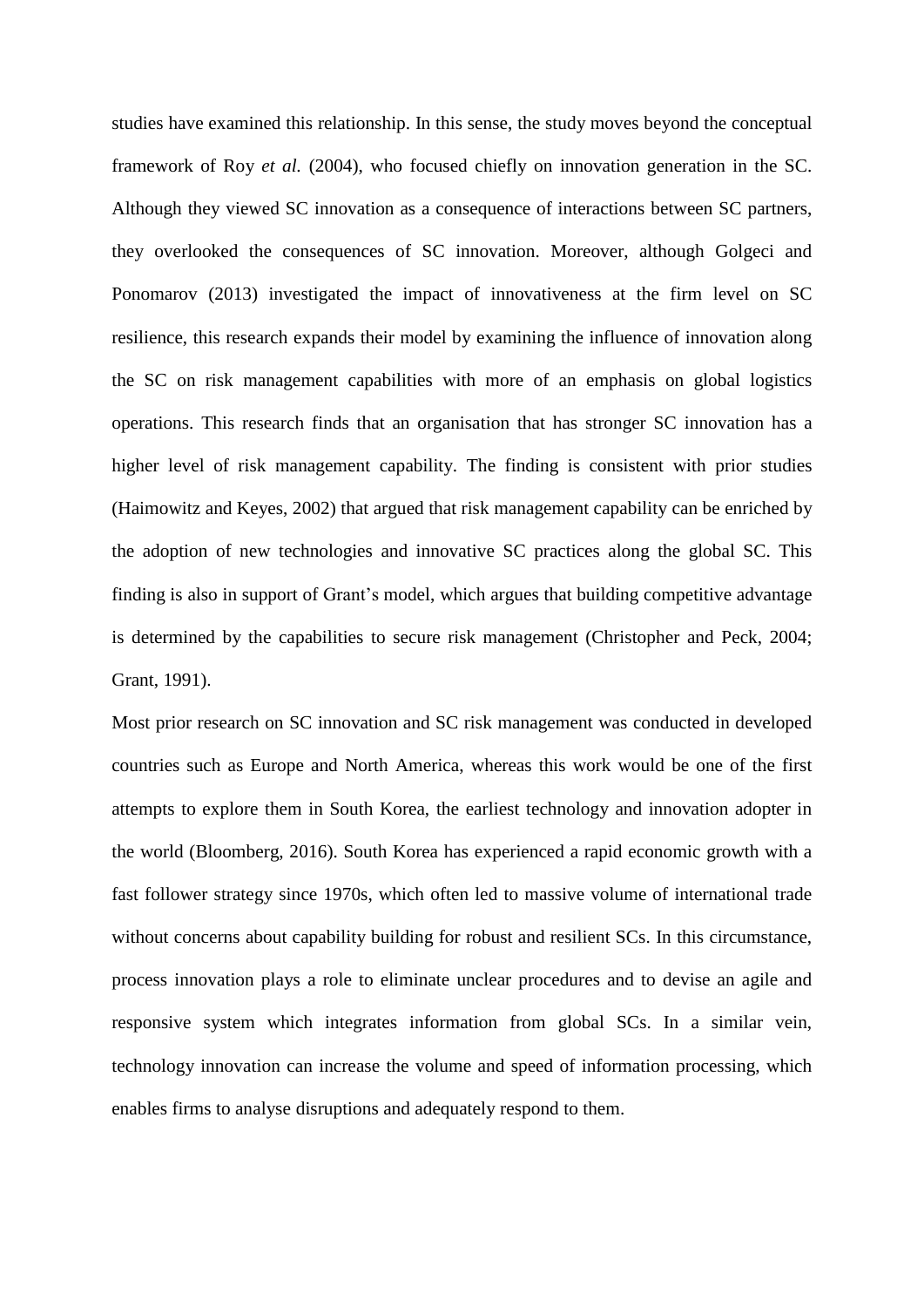There will be several managerial implications to be derived from our findings. The results imply that innovative logistics operations along the global SC are an enhancer of risk management capability, which can justify the investment into SC innovation for continuous improvement. The logistics department of manufacturers and logistics intermediaries should, therefore, focus more on developing innovative ways to develop global SC practice (e.g. the deployment of the latest information system, RFID, PDA, continuous innovation and agile and responsive logistics processes) to improve risk management capability. This is consistent with Chapman *et al.*'s (2003) suggestion that innovation in logistics can be improved through the adoption of the latest technology and ICT developments. To boost SC innovation, logistics managers should not only cultivate an innovative working atmosphere, but also offer proper resources to support efficient logistics operations with the greatest level of efficiency. Additionally, managers tend to acknowledge that employees who just have past experience and knowledge are no longer suitable, given that dependence on SC innovation arises from the incredible changes in global logistics practices in the SC. Therefore, they should strive to deploy employees with the latest innovative knowledge or provide them with a proper training to bring existing employees up to date with new developments in practice. As the value of SC innovation can be enriched from being a learning organisations, managers should encourage employees and employee's teams to study and absorb new and innovative ways of operations. Also, firms should try to seek and acquire adequate information and knowledge through effective diffusion along the global SC. Although it is almost impossible for firms that are involved in global logistics to escape SC risks, deploying appropriate innovative SC strategies may be an effective solution to SC risk and disruptions.

The model in this research suggests that SC innovation is a fundamental source of a firm's robustness capability. With a high level of SC innovation, the senior managers may legitimise their efforts in maintaining robustness capability. The empirical result also found that a firm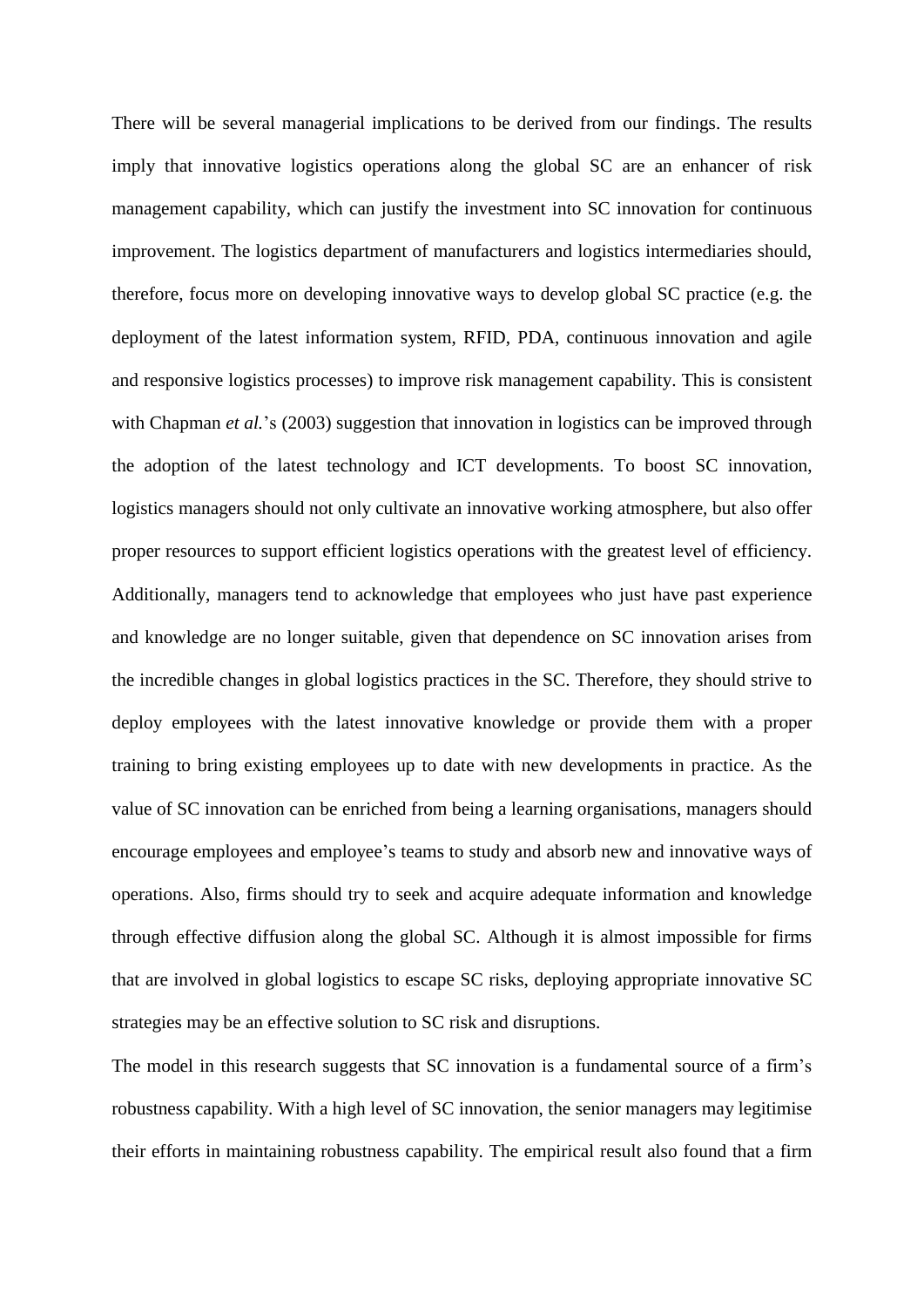and SC partners that have SC innovation are more likely to concern themselves with forming a proper degree of resilience capability, which is consistent with Christopher's (2005) claim. Therefore, logistics or SC managers should be consciously aware of the importance of a high degree of SC innovation and develop it so as to remain resilient in case of the disruptive SC occurrence. Additionally, they should strive to quickly become aware of any possible disruption and rapidly and accurately deploy pre-prepared emergency manuals during these periods. An ultimate goal of SC strategies is, therefore, to foster the robustness and resilience capabilities within the logistics network. The implication of the findings is that firms are required to put more effort into building robustness capability in managing SC uncertainties.

The finding indicated that competitive advantage is not only determined by robustness capability ( $\gamma$ =0.289), but also by the effort of building resilience capability ( $\gamma$ =0.586). In other words, both the risk management capabilities are strong determinants of competitive advantage. This link between SC risk management and competitive advantage has not been empirically addressed at this level of granularity previously, although many academics have argued that risk management can be a new source of competitive advantage (Elahi, 2013; Colicchia and Strozzi, 2012; Waters, 2007). It advocates that when both robustness and resilience capabilities are embedded in an integrated way in the global logistics operational processes these are effective in augmenting competitive advantage. Recent trends show that global logistics service providers view risk management capability as something that can be managed to enhance customer values and to diminish the cost of unexpected logistics disruptions. In particular, Panalpina and Expeditors explicitly advertise their cargo security solution and risk management capacity as being among their core service provision capabilities. Hence, global logistics managers should differentiate their firms from rivals by retaining both stronger robustness and resilience capabilities so that they are able to provide more customer values and grow faster in more complex global logistics markets. As Elahi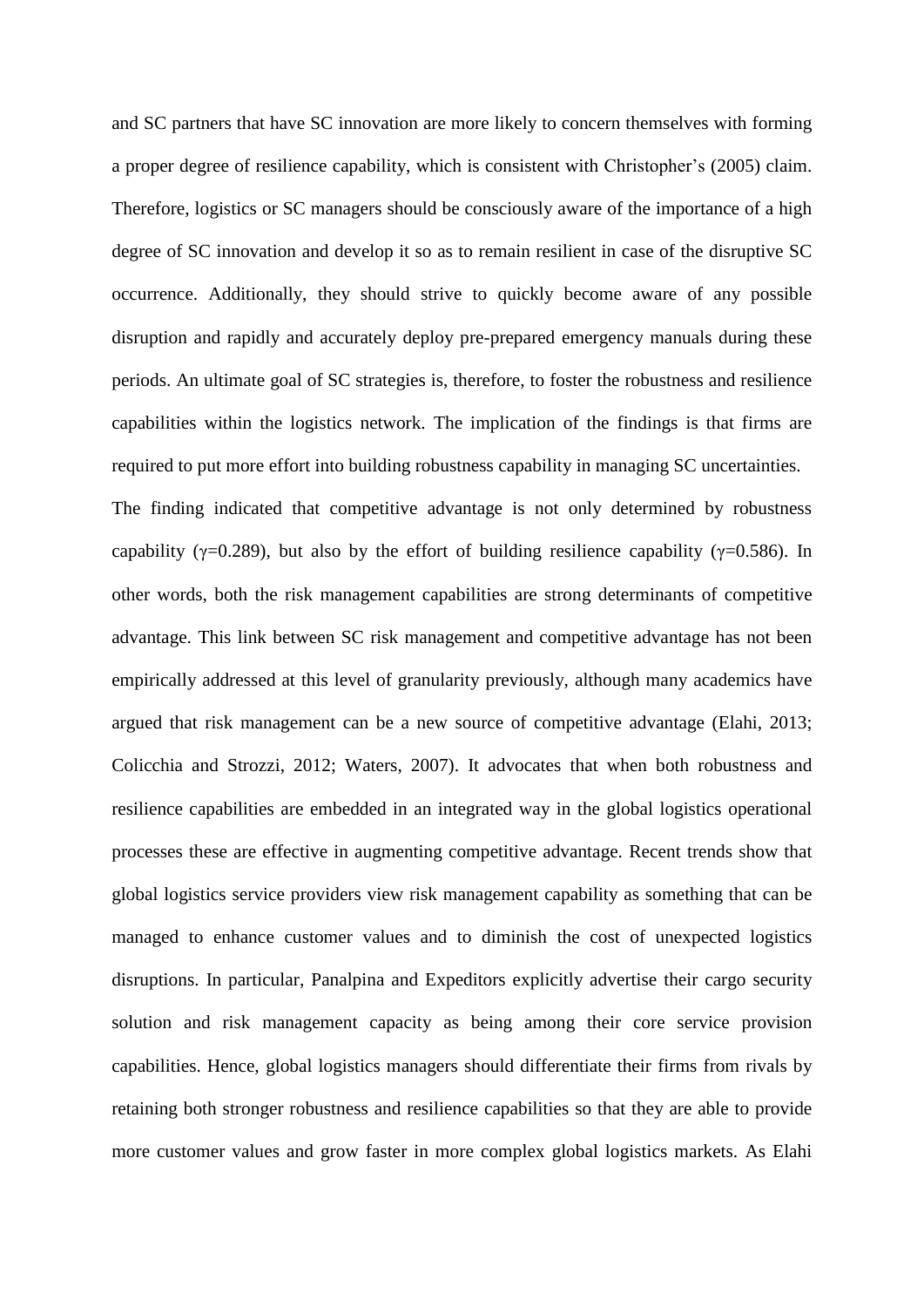(2013) pointed out, if a firm takes a better defensive position towards disruption or risks, the defence automatically turns into an offence (differentiator) to the competitors. Additionally, they should develop, establish and internalise some qualities including flexibility, agility, responsiveness, visibility and collaboration in their operations, structure and culture, which may positively influence the level of robustness and resilience capabilities in more sustainable ways (Sheffi and Rice, 2005). By enhancing robustness and resilience capacities, the logistics intermediaries not only reap greater reputation and negotiation power, but also lessen risk transfer costs as a source of competitive advantage. These results are in line with previous studies' arguments that undertaking proactive risk management capability has become a vital means of enhancing competitive advantage (Elahi, 2013; Colicchia and Strozzi, 2012; Henke, 2009; Waters, 2007).

#### **6. Limitations and future research**

Although this work contributes to insights for academics and practitioners, there are limitations that can be addressed in future research. This work did not use objective data to measure a firm's competitive advantage, but employed the respondents' perceptions of their competitive advantage. Although these two sources may be highly correlated, it would be an option to blend in objective data for future studies. In addition, cross-sectional data was relied upon to test the theoretical model. However, the impact of risk management capability on competitive advantage might take a long time, in reality, to become apparent. Hence, future research may consider testing this model by adopting a longitudinal study. Data were collected from a single country, South Korea, so future studies could compare multiple countries to increase the generalisation of this finding.

# **References**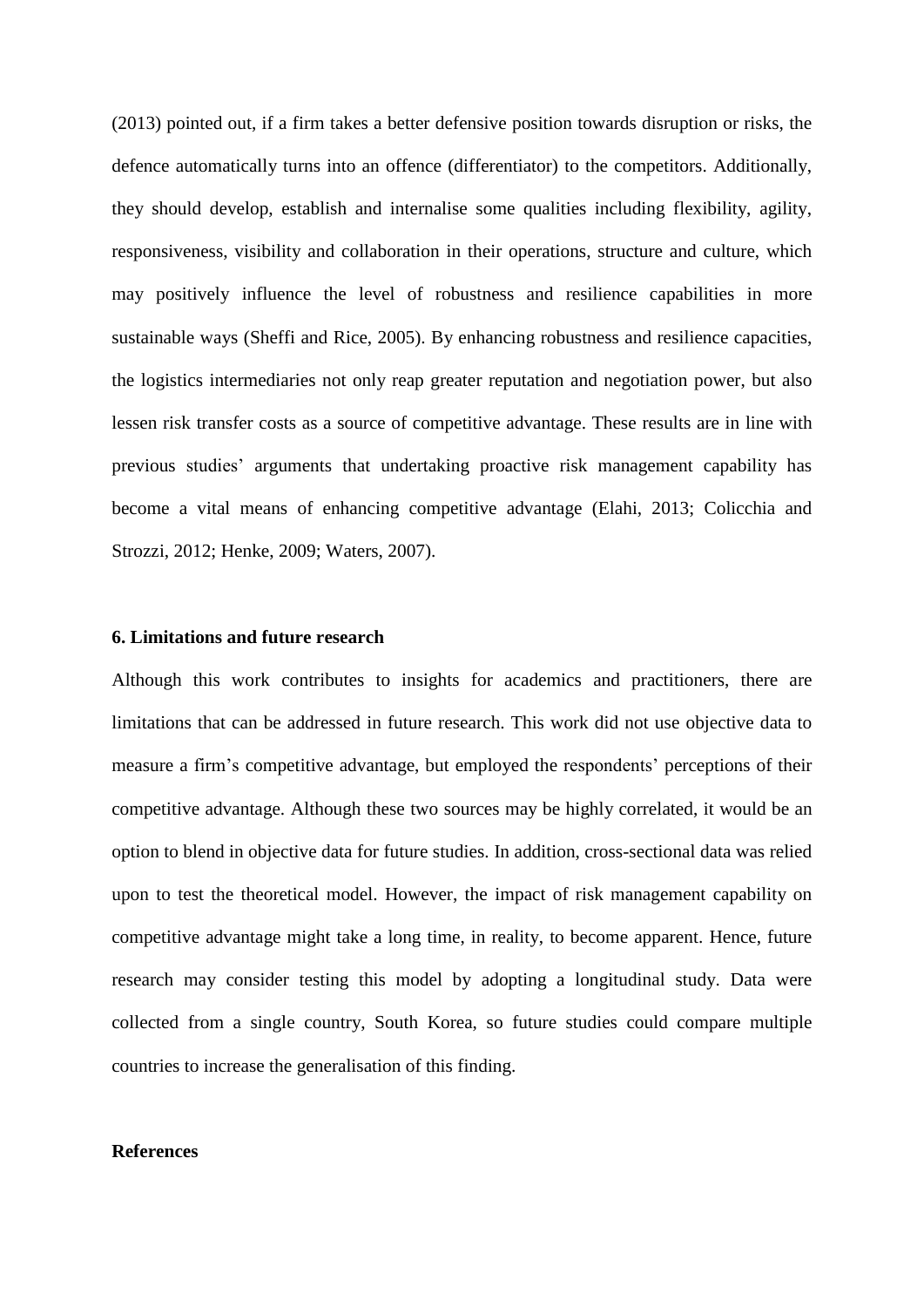- Ageron, B., Lavastre, O. and Spalanzani, A. (2013), "Innovative supply chain practices: the state of French companies", *Supply Chain Management: An International Journal*, Vol. 18 No. 3, pp. 265-276.
- Ambulkar, S., Blackhurst, J. and Grawe, S. (2015), "Firm's resilience to supply chain disruptions: scale development and empirical examination", *Journal of Operations Management*, Vol. 33-34, pp. 111-122.
- Anderson, J.C. and Gerbing, D.W. (1988), "Structural equation modeling in practice: a review and recommended two-step approach", *Psychological Bulletin*, Vol. 103 No. 3, pp. 411-423.
- Ansoff, H. (1965), *Corporate Strategy: An Analytic Approach to Business Policy for Growth and Expansion*, McGraw Hill, New York, NY.
- Armstrong, J.S. and Overton, T.S. (1977), "Estimating nonresponse bias in mail surveys", *Journal of Marketing Research*, Vol. 14 NO. 3, pp. 396-402.
- Asbjørnslett, B.E. (2008), "Assessing the vulnerability of supply chains", in Zsidisin, G.A. and Ritchie, B. (Ed.), *Supply Chain Risk: A Handbook of Assessment, Management and Performance*, Springer, New York, NY, pp. 15-33.
- Barney, J. (1991), "Firm resources and sustained competitive advantage", *Journal of Management*, Vol. 17 No. 1, pp. 99-120.
- Bello, D.C., Lohtia, R. and Sangtani, V. (2004), "An institutional analysis of supply chain innovations in global marketing channels", *Industrial Marketing Management*, Vol. 33 No. 1, pp. 57-64.
- Blackhurst, J., Dunn, K.S. and Craighead, C.W. (2011), "An empirically derived framework of global supply resilience", *Journal of Business Logistics*, Vol. 32 No. 4, pp. 374-391.
- Bode, C., Wagner, S.M., Petersen, K.J. and Ellram, L.M. (2011), "Understanding responses to supply chain disruptions- insights from information processing and resource dependence perspectives", *Academy of Management Journal,* Vol.54 No. 4, pp. 833-856.
- Braunscheidel, M.J. and Suresh, N.C. (2009), "The organizational antecedents of a firm's supply chain agility for risk mitigation and response", *Journal of Operations Management,* Vol. 27 No. 2, pp. 119-140.
- Bloomberg (2016), The Broomberg Innovation Index 2015, http://www.bloomberg.com/graphics/2015-innovative-countries.
- Chapman, R.L., Soosay, C. and Kandampally, J. (2003), "Innovation in logistics services and the new business model: a conceptual framework", *International Journal of Physical Distribution & Logistics Management*, Vol. 33 No. 7, pp. 630-650.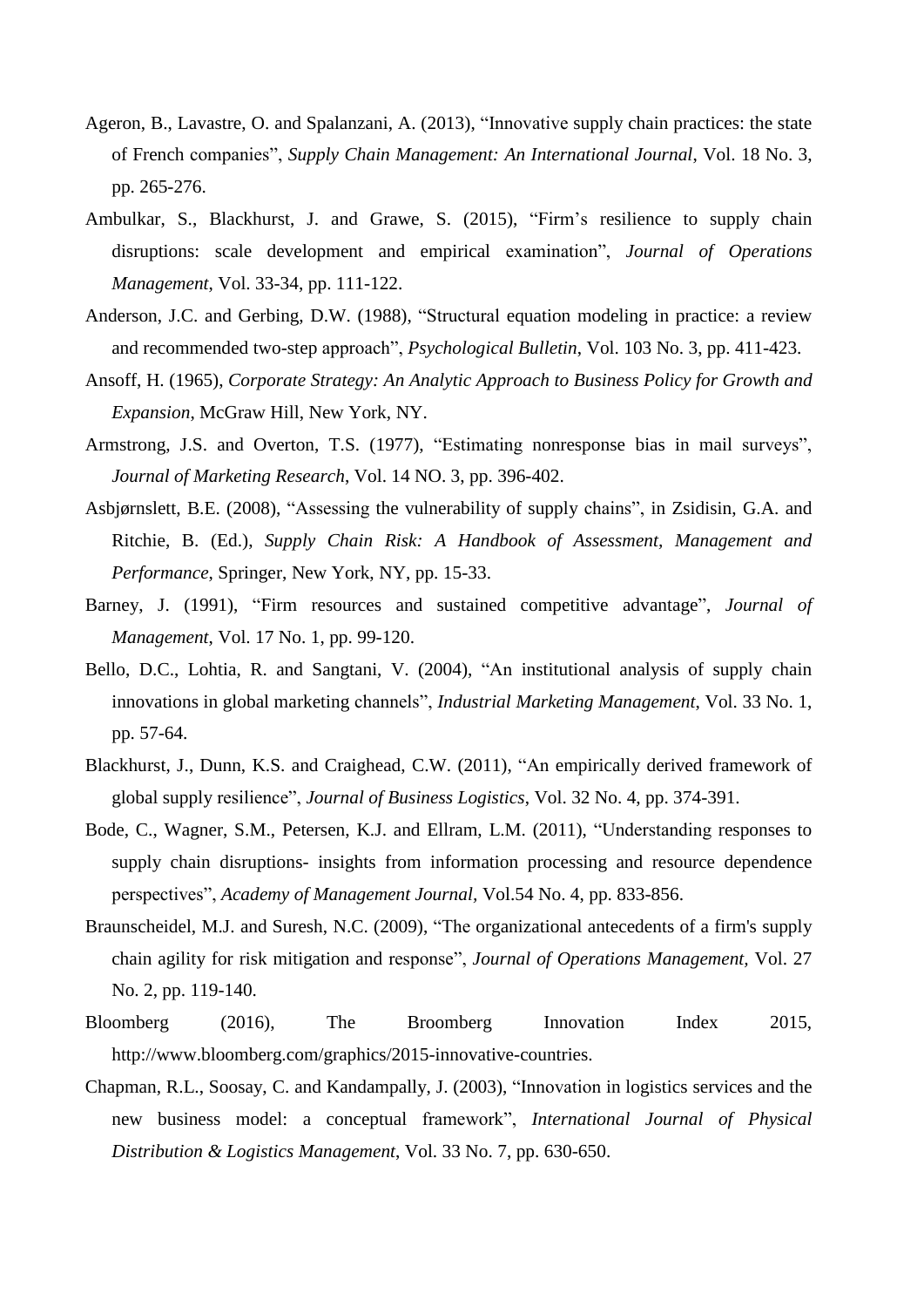- Cheng, T.C.E., Yip, F.K. and Yeung, A.C.L. (2012), "Supply risk management via guanxi in the Chinese business context: The buyer's perspective", *International Journal of Production Economics,* Vol. 139 No. 1, pp. 3-13.
- Christopher, M. (2005), *Logistics and Supply Chain Management: Creating Value-Adding Networks*, Prentice Hall, Harlow.
- Christopher, M. and Lee, H. (2004), "Mitigating supply chain risk through improved confidence", *The International Journal of Physical Distribution & Logistics Management*, Vol. 34 No. 5, pp. 388-396.
- Christopher, M. and Peck, H. (2004), "Building the resilient supply chain", *The International Journal of Logistics Management*, Vol. 15 No. 2, pp. 1-14.
- Christopher, M. and Rutherford, C. (2004), "Creating supply chain resilience through agile six sigma", *Critical Eye*, June-August, pp. 24-28.
- Churchill, G.A. (1979), "A paradigm for developing better measures of marketing constructs", *Journal of Marketing Research*, Vol. 16 No. 1, pp, 64-73.
- Colicchia, C. and Strozzi, F. (2012), "Supply chain risk management: a new methodology for a systematic literature review", *Supply Chain Management: An International Journal*, Vol. 17 No. 4, pp. 403-418.
- Cui, L., Ivan Su, S.-L. and Hertz, S. (2012), "Logistics innovation in China", *Transportation Journal*, Vol. 51 No. 1, pp. 98-117.
- Durach, C.F., Wieland, A. and Machuca, J.A.D. (2015), "Antecedents and dimensions of supply chain robustness: a systematic literature review", *International Journal of Physical Distribution & Logistics Management*, Vol. 45 No. 1/2, pp. 118-137
- Elahi, E. (2013), "Risk management: the next source of competitive advantage", *Foresight*, Vol. 15 No. 2, pp. 117-131.
- Finger, A.B., Flynn, B.B. and Paiva, E. L. (2014), "Anticipation of new technologies: supply chain antecedents and competitive performance", *International Journal of Operations & Production Management*, Vol. 34 No. 6, pp. 807-828.
- Fisher, M.L. (1997), "What is the right supply chain for your product?", *Harvard Business Review*, Vol. 75 No. 2, pp. 105-116.
- Flint, D.J., Larsson, E. and Gammelgaard, B. (2009), "Exploring processes for customer value insights, supply chain learning and innovation: an international study", *Journal of Business Logistics*, Vol. 29 No. 1, pp. 257-281.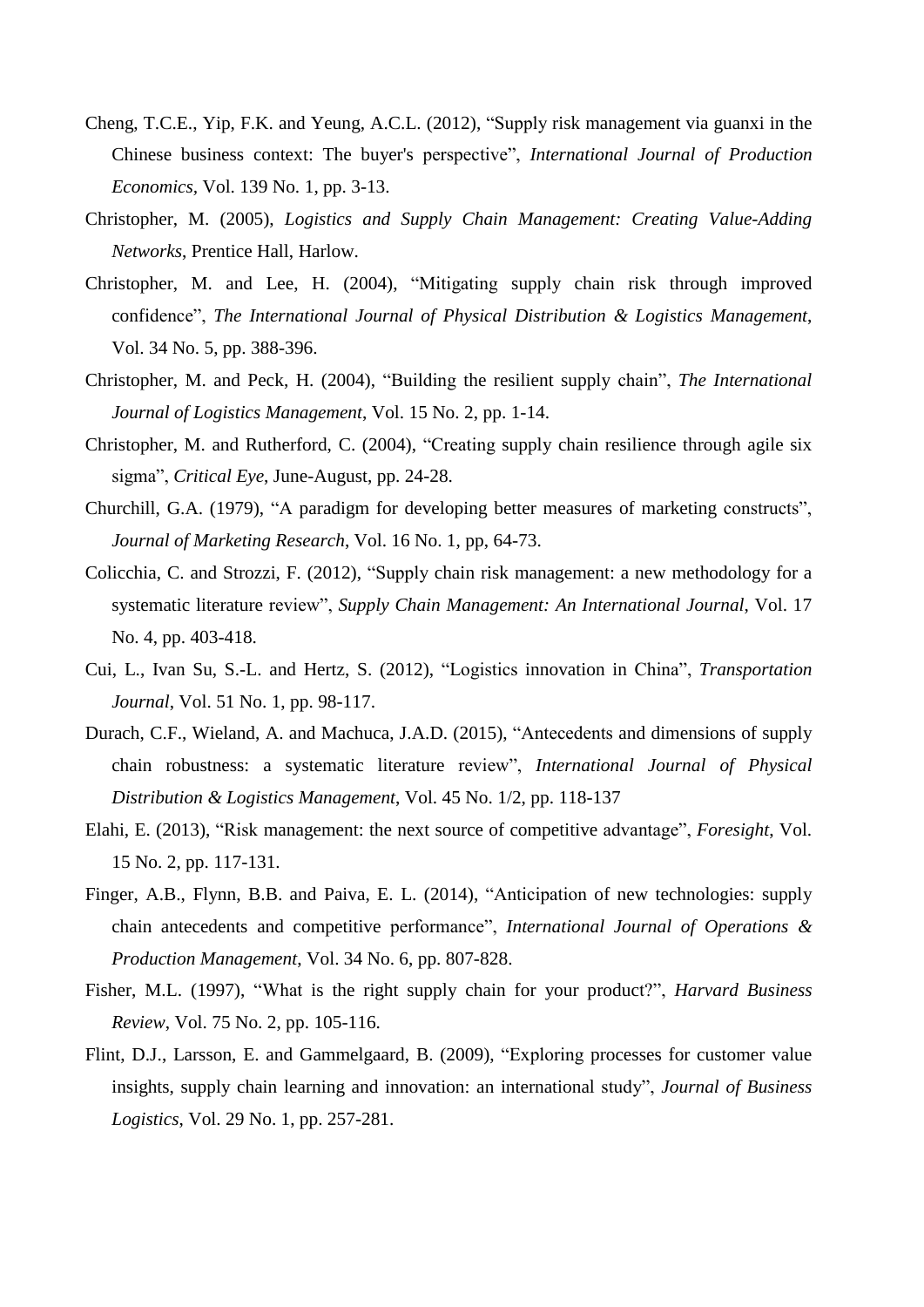- Fornell, C. and Larcker, D.F. (1981), "Structural equation models with unobservable variables and measurement error: algebra and statistics", *Journal of Marketing Research*, Vol. 18 No. 3, pp. 382-388.
- Ghadge, A., Dani, S. and Kalwsky, R. (2012), "Supply chain risk management: present and future scope", *The International Journal of Logistics Management*, Vol. 23 No. 3, pp. 313- 339.
- Golgeci, I. and Ponomarov, S.Y. (2013), "Does firm innovativeness enable effective responses to supply chain disruption? an empirical study", *Supply Chain Management: An International Journal*, Vol. 18 No. 6, pp. 604-617.
- Grant, R.M. (1991), "The resource-based theory of competitive advantage: implications for strategy formulation", *California Management Review*, Vol. 33 No. 3, pp. 114-135.
- Grawe, S.J. (2009), "Logistics innovation: a literature-based conceptual framework", *The International Journal of Logistics Management*, Vol. 20 No. 3, pp. 360-377.
- Haimowitz, I.J. and Keyes, T.K. (2002), "Risk analysis", in Klösgen, W. and Żytkow, J.M. (Ed.), *Handbook of Data Mining and Knowledge Discovery*, Oxford University Press, Oxford, pp. 732-740.
- Hair, J.F., Black, W.C., Babin, B.J. and Anderson, R.E. (2009), *Multivariate Data Analysis*, Prentice Hall, New Jersey, NJ.
- Hazen, B.T., Overstreet, R.E. and Cegielski, C.G. (2012), "Supply chain innovation diffusion: going beyond adoption", *The International Journal of Logistics Management*, Vol. 23 No. 1, pp. 119-134.
- Henke, M. (2009), "Enterprise and supply risk management", in Zsidisin, G.A. and Ritchie, B. (Ed.), *Supply Chain Risk: A Handbook of Assessment, Management, and Performance*, Springer Science, New York, NY, pp. 177-186.
- Hofer, C. and Schendel, D. (1978), *Strategy Formulation: Analytical Concepts*, West Publishing Company, Minnesota, MN.
- Hohenstein, N.-O., Feisel, E. and Hartmann, E. (2015), "Research on the phenomenon of supply chain resilience: a systematic review and paths for further investigation", *International Journal of Physical Distribution & Logistics Management*, Vol. 45 No. 1/2, pp. 90-117.
- Hoopes, D.G., Madsen, T.L. and Walker, G. (2003), "Why is there a resource based view? Toward a theory of competitive heterogeneity", *Strategic Management Journal*, Vol. 24 No. 10, pp. 889-902.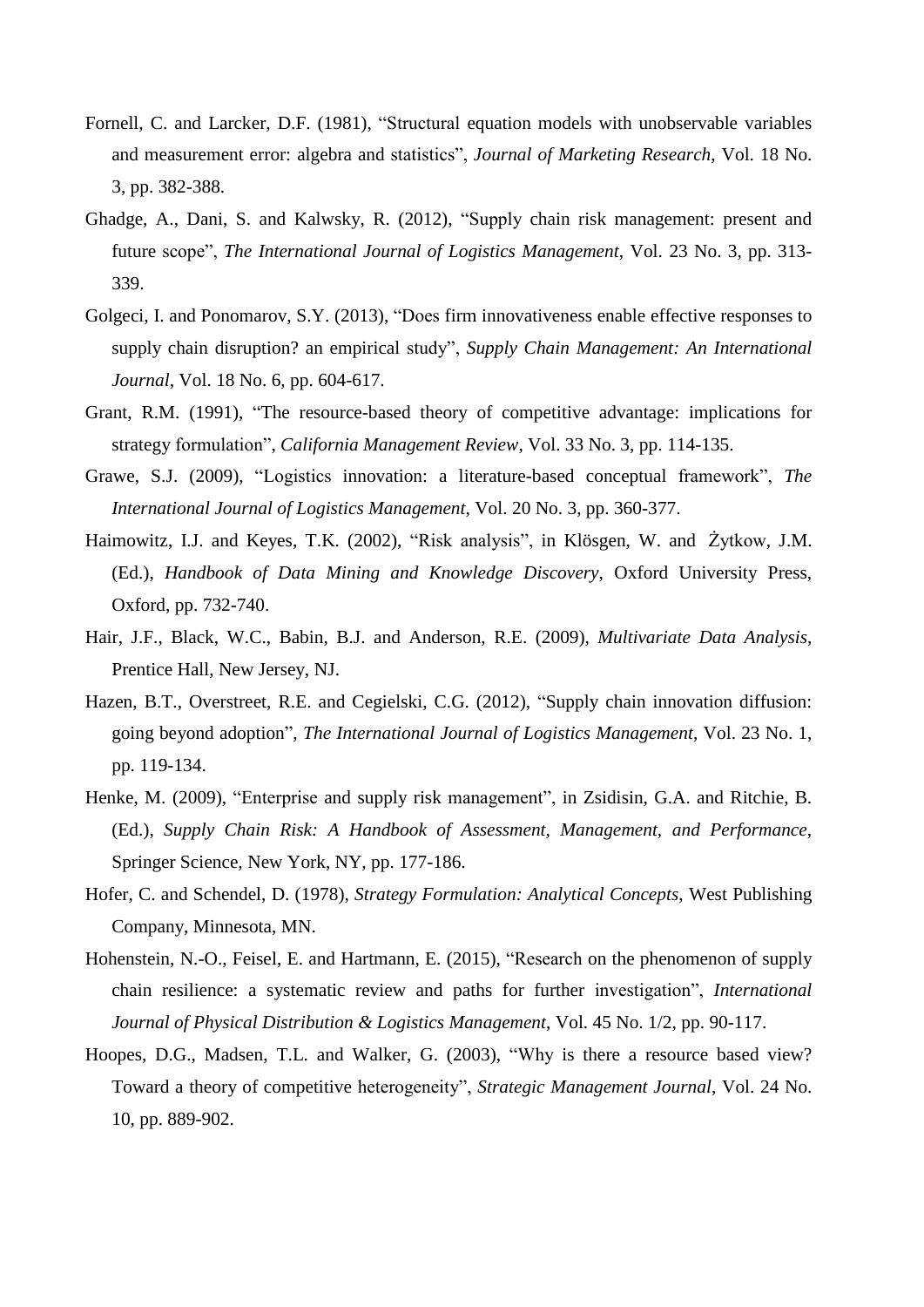- Jüttner, U., Peck, H. and Christopher, M. (2003), "Supply chain risk management: outlining an agenda for future research", *International Journal of Logistics: Research and Applications*, Vol. 6 No. 4, pp, 197-210.
- Kern, D., Moser, R., Hartmann, E. and Moder, M. (2012), "Supply chain risk management model development and empirical analysis", *International Journal of Physical Distribution & Logistics Management*, Vol. 42 No. 1, pp. 60-82.
- Kim, Y., Choi, T.Y. and Skilton, P.F. (2015), "Buyer-supplier embeddedness and patterns of innovation", *International Journal of Operations & Production Management*, Vol. 35 No. 3, pp. 318-345.
- Klein-Schmeink, S. and Peisl, T. (2013), "Supply chain innovation and risk assessment (SCIRA) model", in Essig, M., Hulsmann, M., Kern, E.-M. and Klein-Schmeink, S. (Ed.), Supply Chain Safety Management: Security and Robustness in Logistics, Springer, Berlin, pp. 309- 326.
- Klibi, W., Martel, A. and Guitouni, A. (2010), "The design of robust value-creating supply chain networks: a critical review", *European Journal of Operational Research*, Vol. 203 No. 2, pp. 283-293.
- Lambert, D.M. and Harrington, T.C. (1990), "Measuring nonresponse bias in customer service mail surveys", *Journal of Business Logistics*, Vol. 11 No. 2, pp. 5-25.
- Lee, H.-Y., Seo, Y.-J. and Dinwoodie, J. (2016), "Supply chain integration and logistics performance: the role of supply chain dynamism", *The International Journal of Logistics Management*, Vol. 27 No. 3, pp. 668-685.
- Lee, S.M., Lee, D. and Schniederjans, M.J. (2011), "Supply chain innovation and organizational performance in the healthcare industry", *International Journal of Operations & Production Management*, Vol. 31 No. 11, pp. 1193-1214.
- Li, S., Ragu-Nathan, B., Ragu-Nathan, T.S. and Rao, S.S. (2006), "The impact of supply chain management practices on competitive advantage and organizational performance", *Omega*, Vol. 34 No. 2, pp. 107-124.
- Lin, C.-Y. (2008), "Determinants of the adoption of technological innovations by logistics service providers in China", *International Journal of Technology Management and Sustainable Development*, Vol. 7 No. 1, pp. 19-38.
- Manuj, I. and Mentzer, J.T. (2008), "Global supply chain risk management strategies", *International Journal of Physical Distribution & Logistics Management*, Vol. 38 No. 3, pp. 192-223.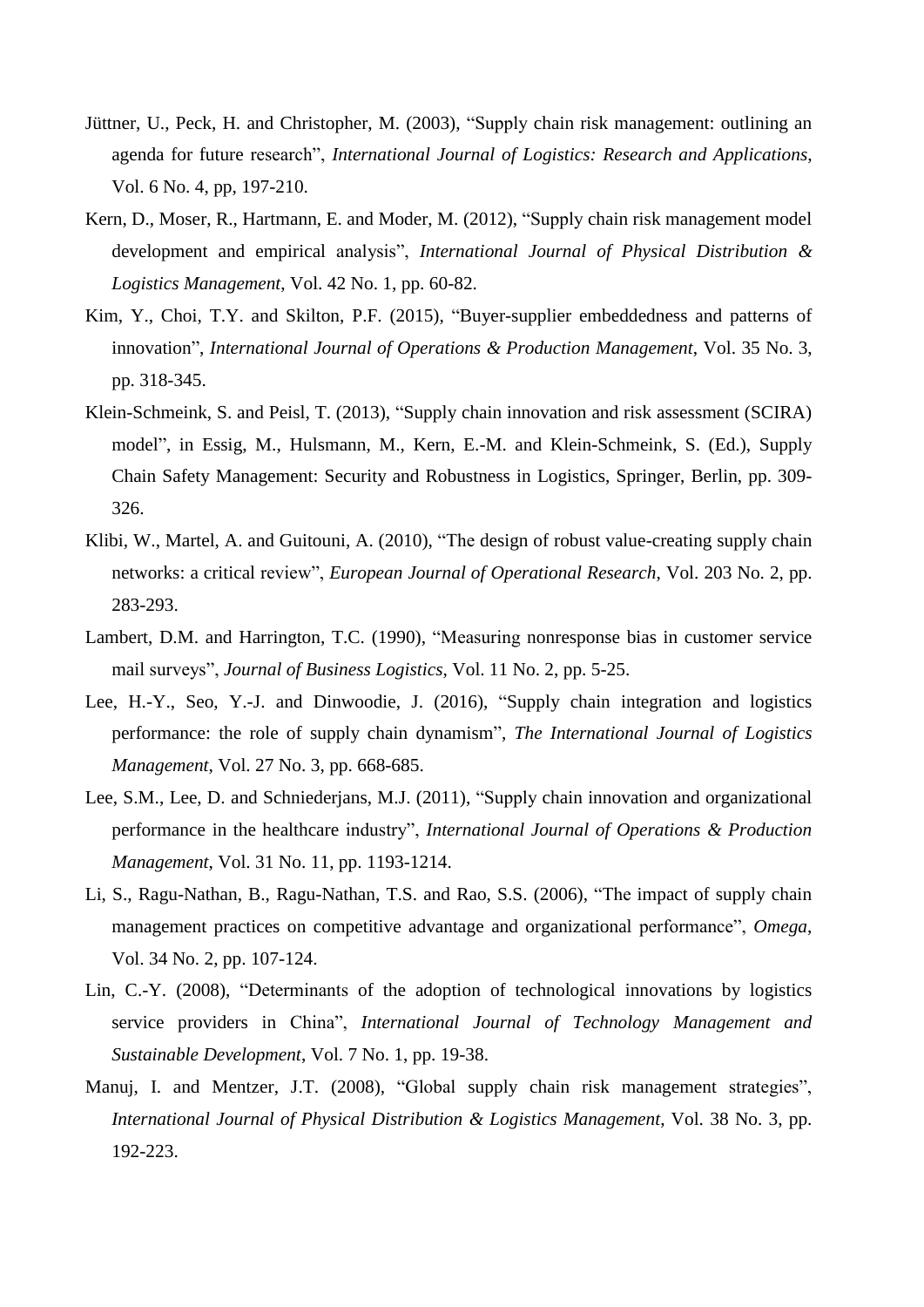- Marsh, H.W. and Hocevar, D. (1985), "Application of confirmatory factor analysis to the study of self-concept: first- and higher-order factor models and their invariance across groups", *Psychological Bulletin*, Vol. 97 No. 3, pp. 562-582.
- Matook, S., Lasch, R. and Tamaschke, R. (2009), "Supplier development with benchmarking as part of a comprehensive supplier risk management framework", *International Journal of Operations & Production Management*, Vol. 29 No. 3, pp. 241-267.
- Minahan, T.A. (2005), "The supply risk benchmark report", Aberdeen Group, Boston, MA.
- Oh, J. and Rhee, S.-K. (2008), "The influence of supplier capabilities and technology uncertainty on manufacturer-supplier collaboration: a study of the Korean automotive industry", *International Journal of Operations & Production Management*, Vol. 28 No. 6, pp. 490-517.
- Oliva, R. and Kallenberg, R. (2003), "Managing the transition from products to services", *International Journal of Service Industry Management*, Vol. 14 No. 2, pp. 160-172.
- Paton, R. and McLaughlin, S. (2008), "Services innovation: knowledge transfer and the supply chain", *European Management Journal*, Vol. 26 No. 2, pp. 77-83.
- Pettit, T.J., Fiksel, J. and Croxton, K.L. (2010), "Ensuring supply chain resilience: development of a conceptual framework", *Journal of Business Logistics*, Vol. 31 No. 1, pp. 1-21.
- Panayides, P.M. and So, M. (2005), "Logistics service provider-client relationships", *Transportation Research Part E: Logistics and Transportation Review*, Vol. 41 No. 3, pp. 179-200.
- Podsakoff, P.M., MacKenzie, S.B., Lee, J.-Y. and Podsakoff, N.P. (2003), "Common method biases in behavioural research: a critical review of literature and recommended remedies", *Journal of Applied Psychology*, Vol. 88 No. 5, pp. 879-903.
- Ponomarov, S.Y. and Holcomb, M.C. (2009), "Understanding the concept of supply chain resilience", *The International Journal of Logistics Management*, Vol. 20 No. 1, pp. 124-143.
- Porter, M.E. (1985), *Competitive Advantage: Creating and Sustaining Superior Performance*, The Free Press, New York, NY.
- Prater, E., Biehl, M. and Smith, M.A. (2001),"International supply chain agility Tradeoffs between flexibility and uncertainty", *International Journal of Operations & Production Management*, Vol. 21 No.5, pp. 823-839
- Rao, S. and Goldsby, T.J. (2009), "Supply chain risks: a review and typology", *The International Journal of Logistics Management*, Vol. 20 No. 1, pp. 97-123.
- Revilla, E. and Saenz, M.J. (2017), "The impact of risk management on the frequency of supply chain disruptions. a configurationally approach", *International Journal of Operations & Production Management*, Vol. 37 No. 5 (in press).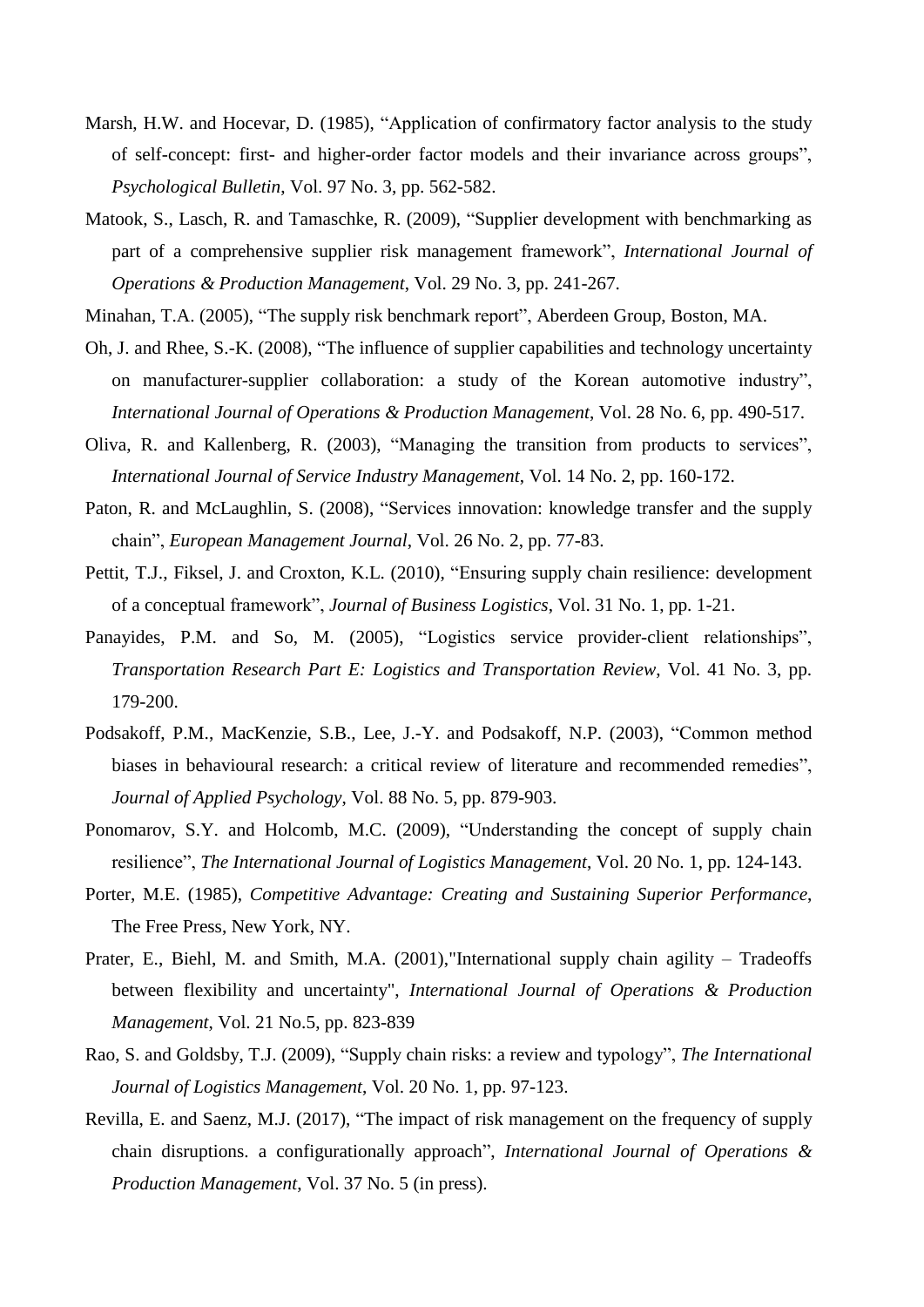- Ritchie, B. and Brindley, C. (2007), "Supply chain risk management and performance: A guiding framework for future development", *International Journal of Operations & Production Management*, Vol. 27 No. 2, pp. 303-322.
- Roger, E.M. (2003), *Diffusion of Innovation*, The Free Press, New York, NY.
- Rotaru, K., Wilkin, C. and Ceglowski, A. (2014), "Analysis of SCOR's approach to supply chain risk management", *International Journal of Operations & Production Management*, Vol. 34 No. 10, pp. 1246-1268.
- Roy, S., Sivakumar, K. and Wilkinson, I.F. (2004), "Innovation generation in supply chain relationships: a conceptual model and research propositions", *Journal of the Academy of Marketing Science*, Vol. 32 No. 1, pp. 61-79.
- Sanders, N.R. and Premus, R. (2005), "Modeling the relationship between firm IT capability, collaboration, and performance", *Journal of Business Logistics*, Vol. 26 No. 1, pp. 1-23.
- Seo, Y.-J., Dinwoodie, J., Kwak, D.-W. (2014), "The impact of innovativeness on supply chain performance: is supply chain integration a missing link?", *Supply Chain Management: An International Journal*, Vol. 19 No. 5/6, pp. 733-746.
- Sheffi, Y. and Rice, J. (2005), "A supply chain view of the resilience enterprise", *MIT Sloan Management Review*, Vol. 47 No. 1, pp. 41-48.
- Skipper, J.B. and Hanna, J.B. (2009), "Minimizing supply chain disruption risk through enhanced flexibility", *International Journal of Physical Distribution and Logistics Management,* Vol. 39 No. 5, pp. 404-427.
- Spiegler, V.L.M., Naim, M.M. and Wiknet, J. (2012), "A control engineering approach to the assessment of supply chain resilience", *International Journal of Production Research*, Vol. 50 No. 21, pp. 6162-6187.
- Stalk, G. (1988), "Time-the next source of competitive advantage", *Harvard Business Review*, Vol. 66 No. 4, pp. 41-51.
- Tang, C.S. (2006), "Perspectives in supply chain risk management", *International Journal of Production Economics*, Vol. 103 No. 2, pp. 451-488.
- Taplin, R. and Schymyck. (2005), "Introduction: an interdisciplinary and cross-cultural approach", in Taplin, R. (Ed.), *Risk Management and Innovation in Japan, Britain and the United States*, Routledge, Abingdon, pp. 1-20.
- Teece, D.J., Pisano, G. and Shuen, A. (1997), "Dynamic capabilities and strategic management", *Strategic Management Journal*, Vol. 18 No. 7, pp. 509-533.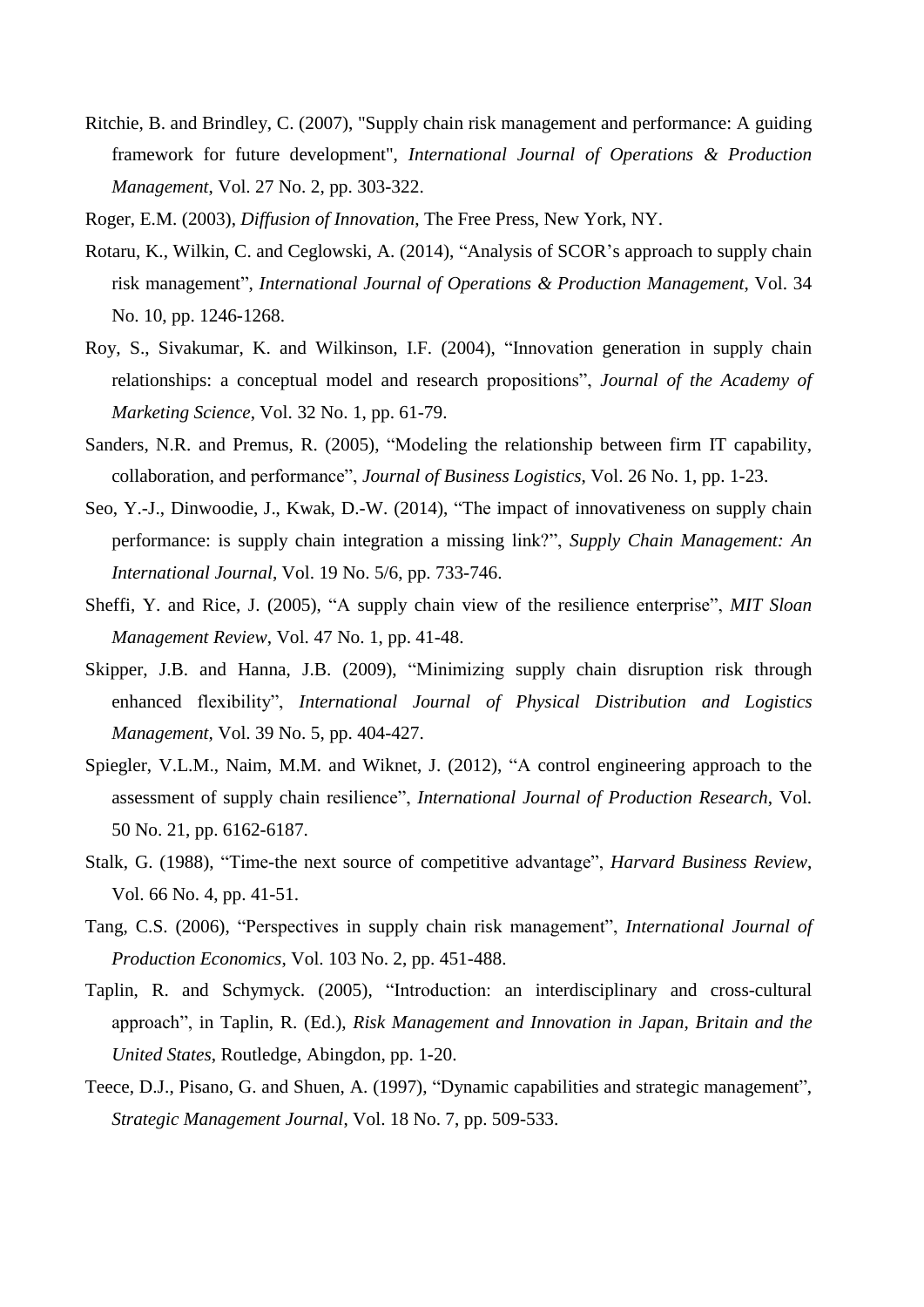- Thun, J.-H. and Hoenig, D. (2011), "An empirical analysis of supply chain risk management in the German automotive industry", *International Journal of Production Economics*, Vol. 131 No. 1, pp. 242-249.
- Tidd, J. (2010), "From model to the management of diffusion", in Tidd, J. (Ed.), *Gaining Momentum: Managing the Diffusion of Innovations*, Imperial College Press, London, pp. 3- 45.
- Tracey, M., Vonderembse, M.A. and Lim, J.-S. (1999), "Manufacturing technology and strategy formulation: keys to enhancing competitiveness and improving performance", *Journal of Operations Management*, Vol. 17 No. 4, pp. 411-428.
- Wagner, S.M. (2008), "Innovation management in the German transportation industry", *Journal of Business Logistics*, Vol. 29 No. 2, pp. 215-231.
- Water, D. (2007), *Supply Chain Risk Management: Vulnerability and Resilience in Logistics*, Kogan Page, London.
- Wieland, A. and Wallenburg, C.M. (2012), "Dealing with supply chain risks: linking risk management practices and strategies to performance", *International Journal of Physical Distribution & Logistics Management*, Vol. 42 No. 10, pp. 887-905.
- Yamin, S., Gunasekaran, A. and Mavondo, F.T. (1999), "Relationship between generic strategies, competitive advantage and organizational performance: an empirical analysis", *Technovation*, Vol. 19 No. 8, pp. 507-518.
- Zsidisin, G.A. and Wagner, S.M. (2010), "Do Perceptions Become Reality? The Moderating Role of Supply Chain Resiliency on Disruption Occurrence", *Journal of Business Logistics,*  Vol. 31 No. 2, pp. 1-20.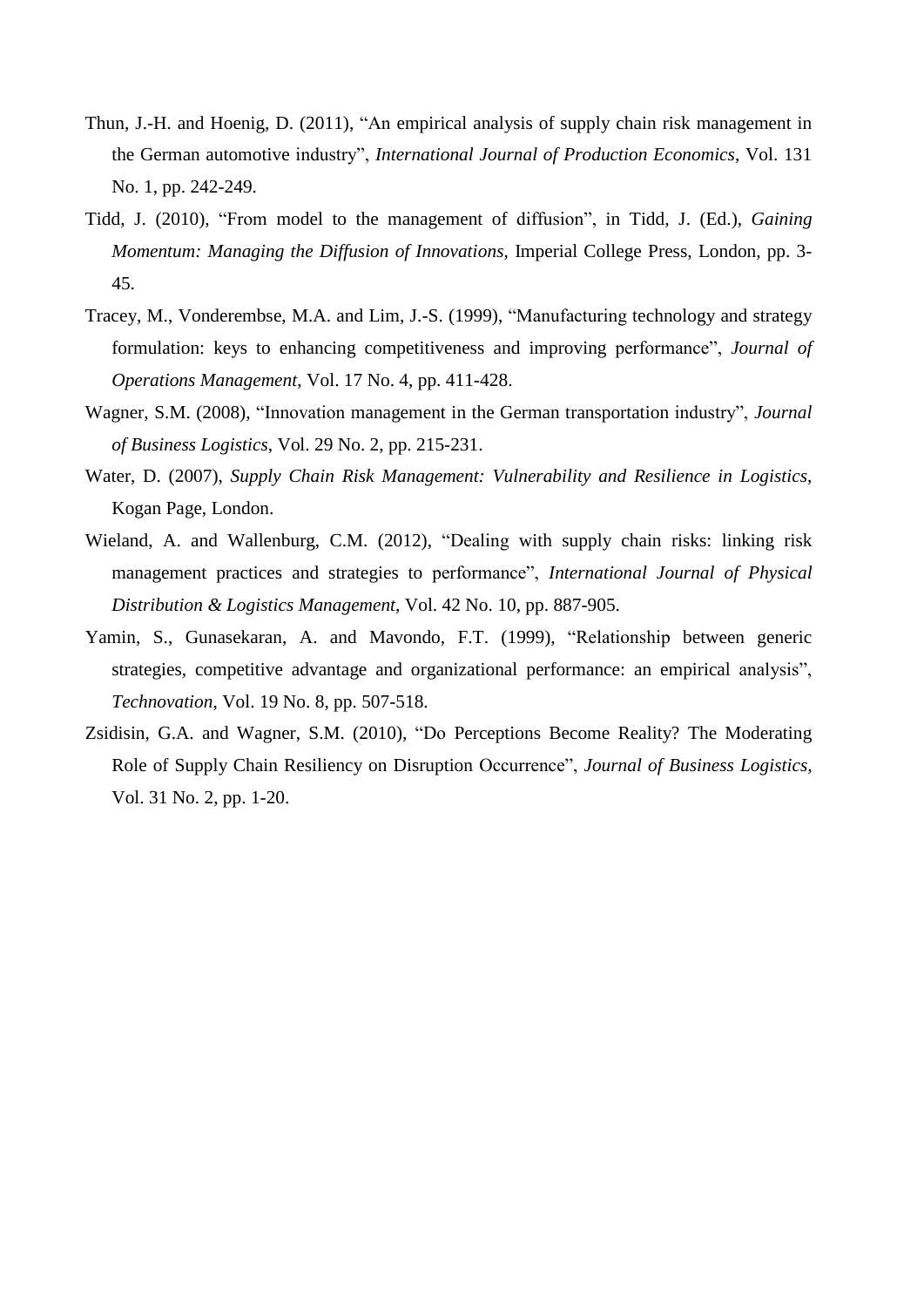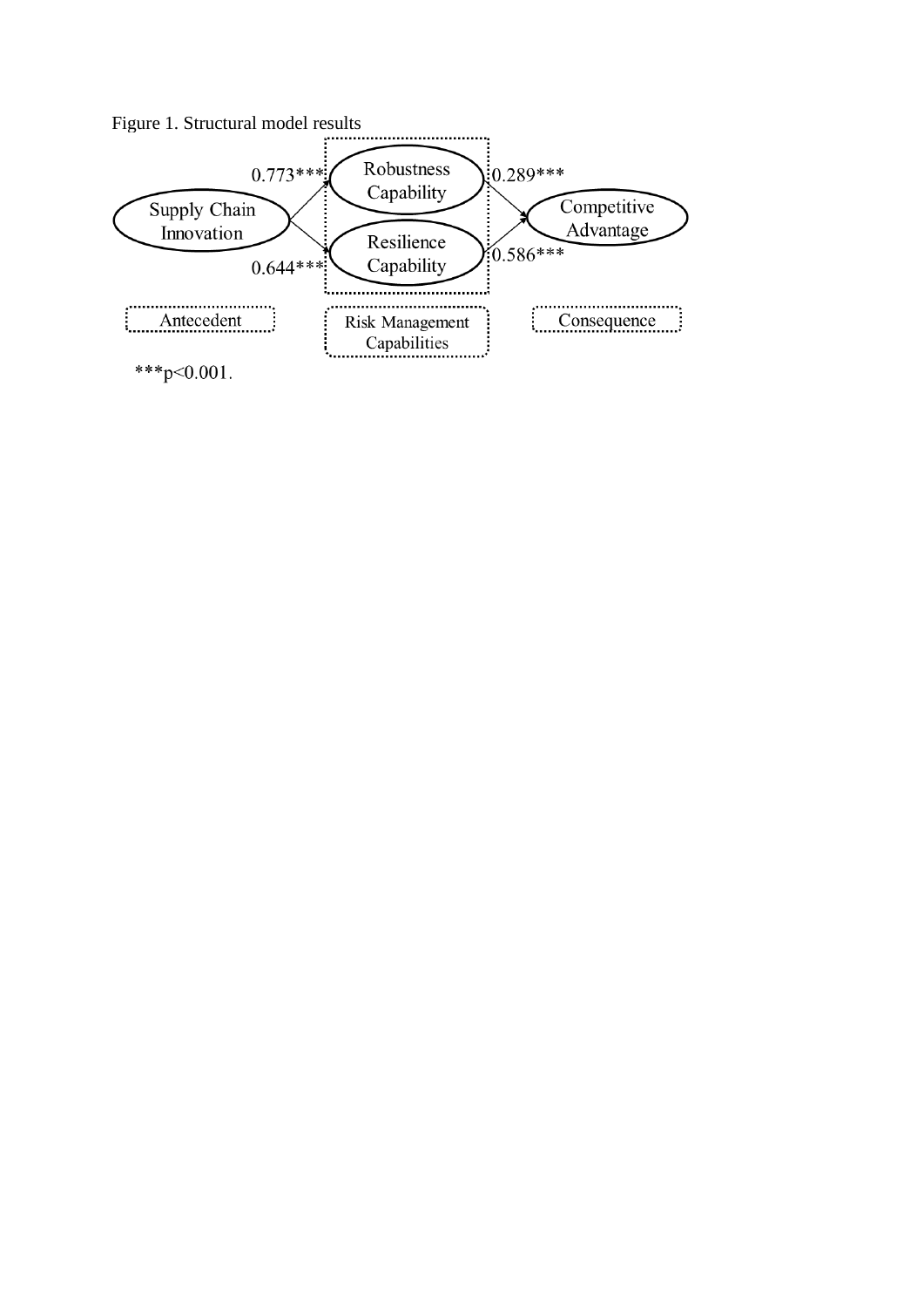| Categories   | Research                                  | Constructs                                                                                                             |
|--------------|-------------------------------------------|------------------------------------------------------------------------------------------------------------------------|
| Antecedents  | Manuj and Mentzer (2008)                  | Temporal focus, SC flexibility, SC<br>environment, SC complexity                                                       |
|              | <b>Braunscheidel and Suresh</b><br>(2009) | Market orientation, Learning orientation<br>Internal integration, External integration,<br><b>External flexibility</b> |
|              | Skipper and Hanna (2009)                  | Top management support, Resource<br>alignment, Information technology usage                                            |
|              | Bode <i>et al.</i> (2011)                 | SC disruption orientation, Impact of SC<br>disruption, Dependence, Trust, Prior<br>Experience                          |
|              | Ambulkar et al. (2015)                    | SC disruption orientation, Resource<br>reconfiguration                                                                 |
| Consequences | Zsidisin and Wagner<br>(2010)             | Resiliency practice, Disruption occurrence                                                                             |
|              | Thun and Hoenig (2011)                    | Preventive/Reactive SCRM, Performance                                                                                  |
|              | Cheng <i>et al.</i> (2012)                | Relationship development, Performance<br>improvement                                                                   |
|              | Wieland and Wallenburg<br>(2012)          | Customer value, Business performance                                                                                   |

# Table I. Antecedents and consequences of SC risk management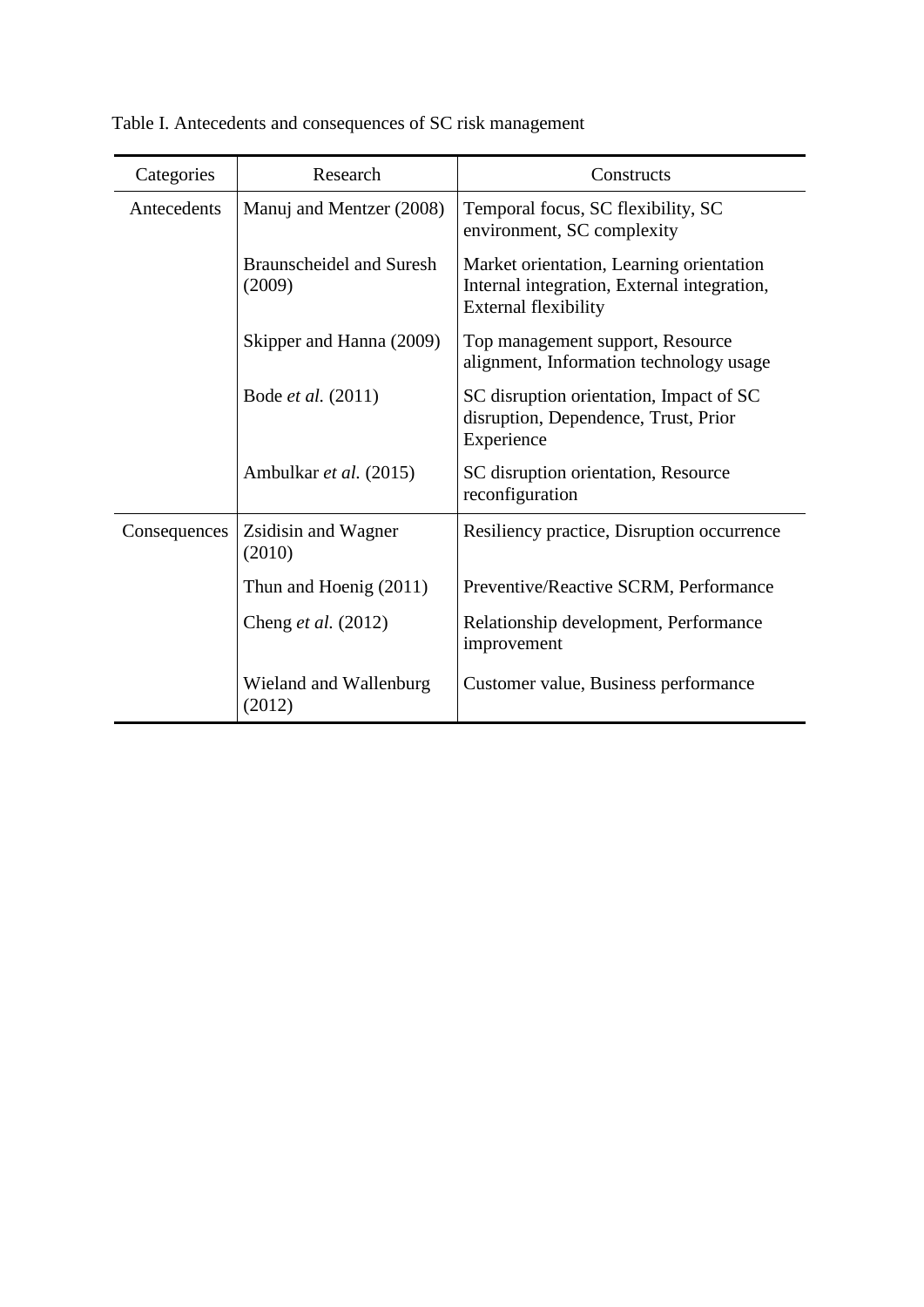| Sales in 2013      | Frequency | $\%$  | Number of staff         | Frequency | $\%$  |
|--------------------|-----------|-------|-------------------------|-----------|-------|
| Less than \$100M   | 57        | 32.8% | Less than 25            | 41        | 23.6% |
| \$100M - \$499M    | 45        | 25.9% | $25 - 100$              | 56        | 32.2% |
| \$500M - \$999M    | 58        | 33.3% | $101 - 300$             | 27        | 15.5% |
| More than \$1B     | 14        | 8.0%  | $301 - 1000$            | 24        | 13.8% |
|                    |           |       | $1001 - 5000$           | 15        | 8.6%  |
|                    |           |       | More than 5000          | 11        | 6.3%  |
| Total              | 174       | 100%  | Total                   | 174       | 100%  |
|                    |           |       |                         |           |       |
| Position           | Frequency | $\%$  | <b>Logistics Career</b> | Frequency | $\%$  |
| CEO/President      | 16        | 9.2%  | More than 20 years      | 21        | 12.1% |
| Executive/Director | 13        | 7.5%  | $16 - 19$ years         | 13        | 7.5%  |
| Senior Manager     | 44        | 25.3% | $12 - 15$ years         | 24        | 13.8% |
| Manager            | 79        | 45.4% | $8 - 11$ years          | 39        | 22.4% |
| Operator           | 22        | 12.6% | $4 - 7$ years           | 49        | 28.1% |
|                    |           |       | Less than 4 years       | 28        | 16.1% |

Table II. The profile of respondents (N=174)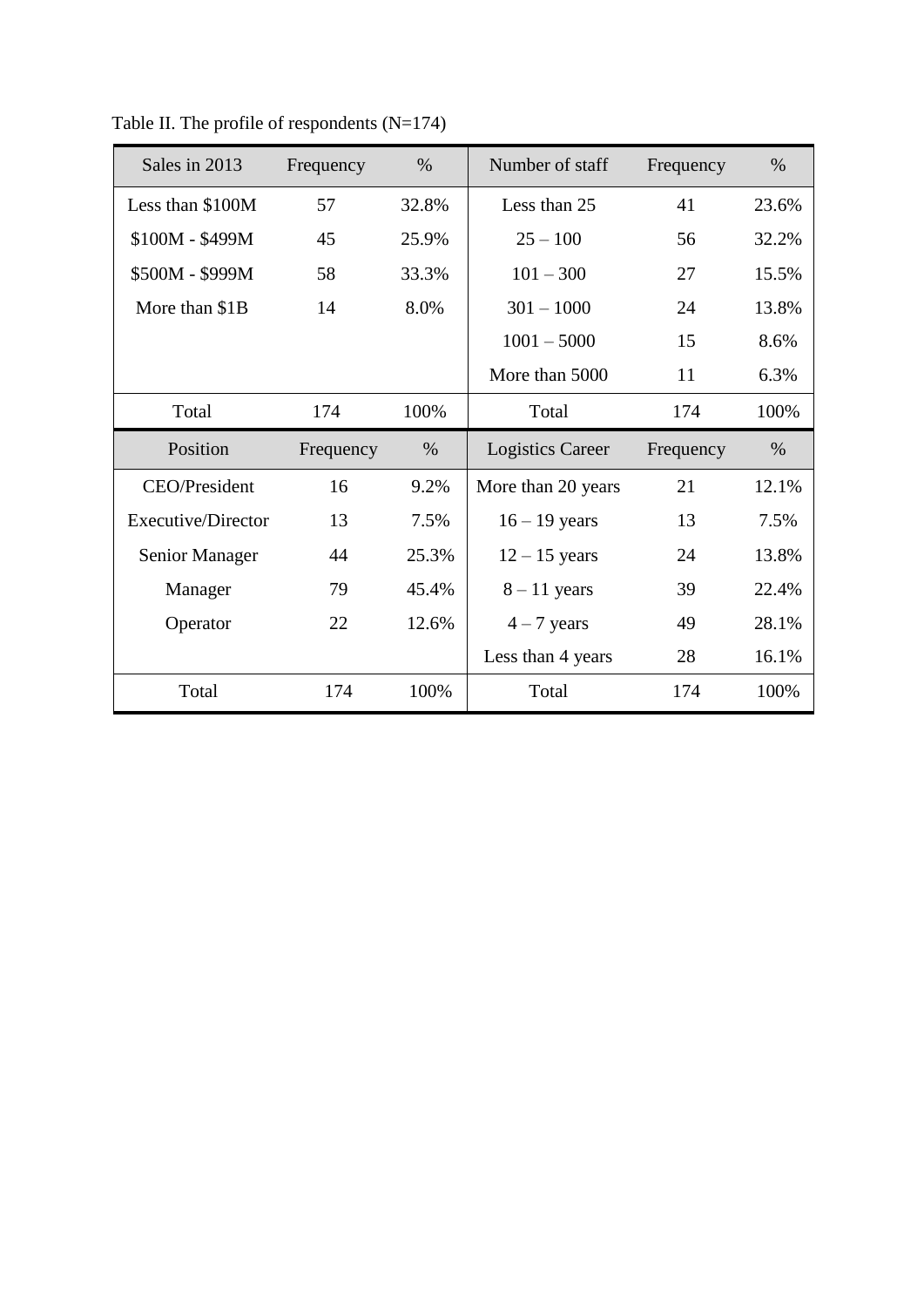| <b>Variables</b>  | <b>Items</b>     | <b>Standardised</b> | <b>Mean</b> | <b>Reliability and</b><br>validity |  |
|-------------------|------------------|---------------------|-------------|------------------------------------|--|
|                   |                  | loading             |             |                                    |  |
| <b>Supply</b>     | SCI1             | $0.801***$          | 4.098       | $\alpha = 0.924$                   |  |
| Chain             | SCI <sub>2</sub> | $0.685***$          | 3.724       | $CR = 0.924$<br>AVE=0.672          |  |
| <b>Innovation</b> | SCI <sub>3</sub> | $0.716***$          | 3.891       |                                    |  |
| (SCI)             | SCI <sub>4</sub> | $0.913***$          | 4.236       |                                    |  |
|                   | SCI <sub>5</sub> | $0.906***$          | 4.241       |                                    |  |
|                   | SCI <sub>6</sub> | 0.868 <sup>1</sup>  | 4.155       |                                    |  |
| <b>Robustness</b> | RB1              | $0.861***$          | 4.954       | $\alpha = 0.920$                   |  |
| <b>Capability</b> | RB <sub>2</sub>  | $0.904***$          | 4.632       | $CR = 0.921$<br>AVE=0.745          |  |
| (RB)              | RB3              | 0.852 <sup>1</sup>  | 4.937       |                                    |  |
|                   | RB4              | $0.834***$          | 4.713       |                                    |  |
| <b>Resilience</b> | RS1              | $0.880***$          | 4.799       | $\alpha = 0.943$                   |  |
| <b>Capability</b> | RS <sub>2</sub>  | 0.938 <sup>1</sup>  | 5.000       | $CR = 0.944$<br>AVE=0.809          |  |
| (RS)              | RS3              | $0.896***$          | 4.874       |                                    |  |
|                   | RS4              | $0.882***$          | 4.971       |                                    |  |
| Competitive       | CA1              | $0.954***$          | 4.943       | $\alpha = 0.962$                   |  |
| <b>Advantage</b>  | CA2              | 0.972 <sup>1</sup>  | 4.874       | $CR = 0.963$<br>AVE=0.866          |  |
| (CA)              | CA3              | $0.897***$          | 4.747       |                                    |  |
|                   | CA4              | $0.898***$          | 4.776       |                                    |  |

Table III. Reliability and Validity

Note: \*\*\*p<0.001; <sup>1</sup>Initially fixed at 1.0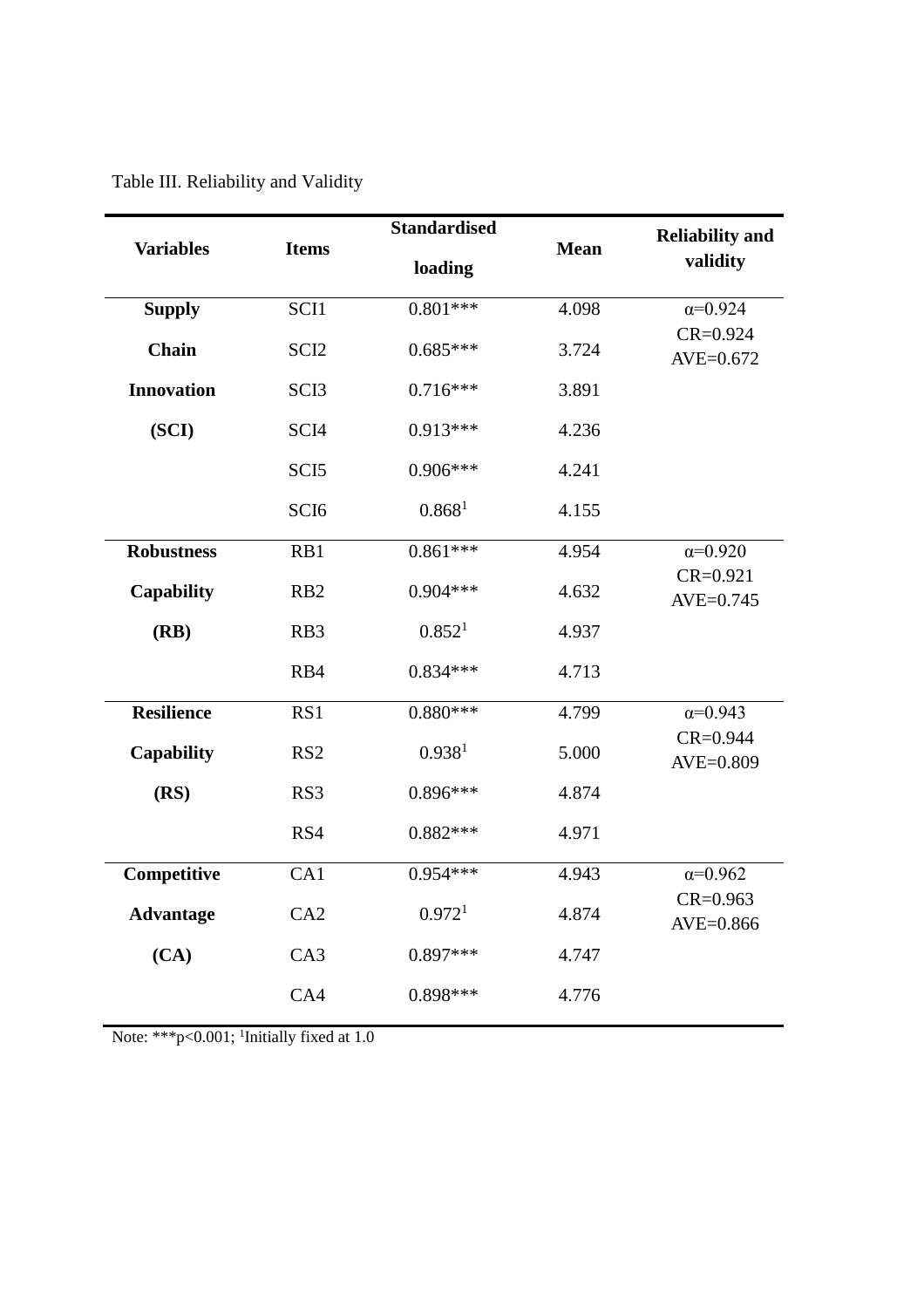|            | Mean | <b>Standard Deviation</b> | <b>SCI</b> | <b>RB</b>  | <b>RS</b>  | <b>CA</b> |
|------------|------|---------------------------|------------|------------|------------|-----------|
| <b>SCI</b> | 4.06 | 1.44                      | 0.820      |            |            |           |
| RB         | 4.80 | 1.24                      | $0.739***$ | 0.863      |            |           |
| <b>RS</b>  | 4.91 | 1.23                      | $0.595***$ | $0.849***$ | 0.899      |           |
| <b>CA</b>  | 4.83 | 1.32                      | $0.672***$ | $0.793***$ | $0.744***$ | 0.931     |

Table IV. Mean, standard deviation, squared root of AVEs and correlations of constructs

Note: \*\*\*p<0.001, Squared root of AVE is on the diagonal; SCI: supply chain innovation; RB: robustness capability; RS: resilience capability; CA: competitive advantage